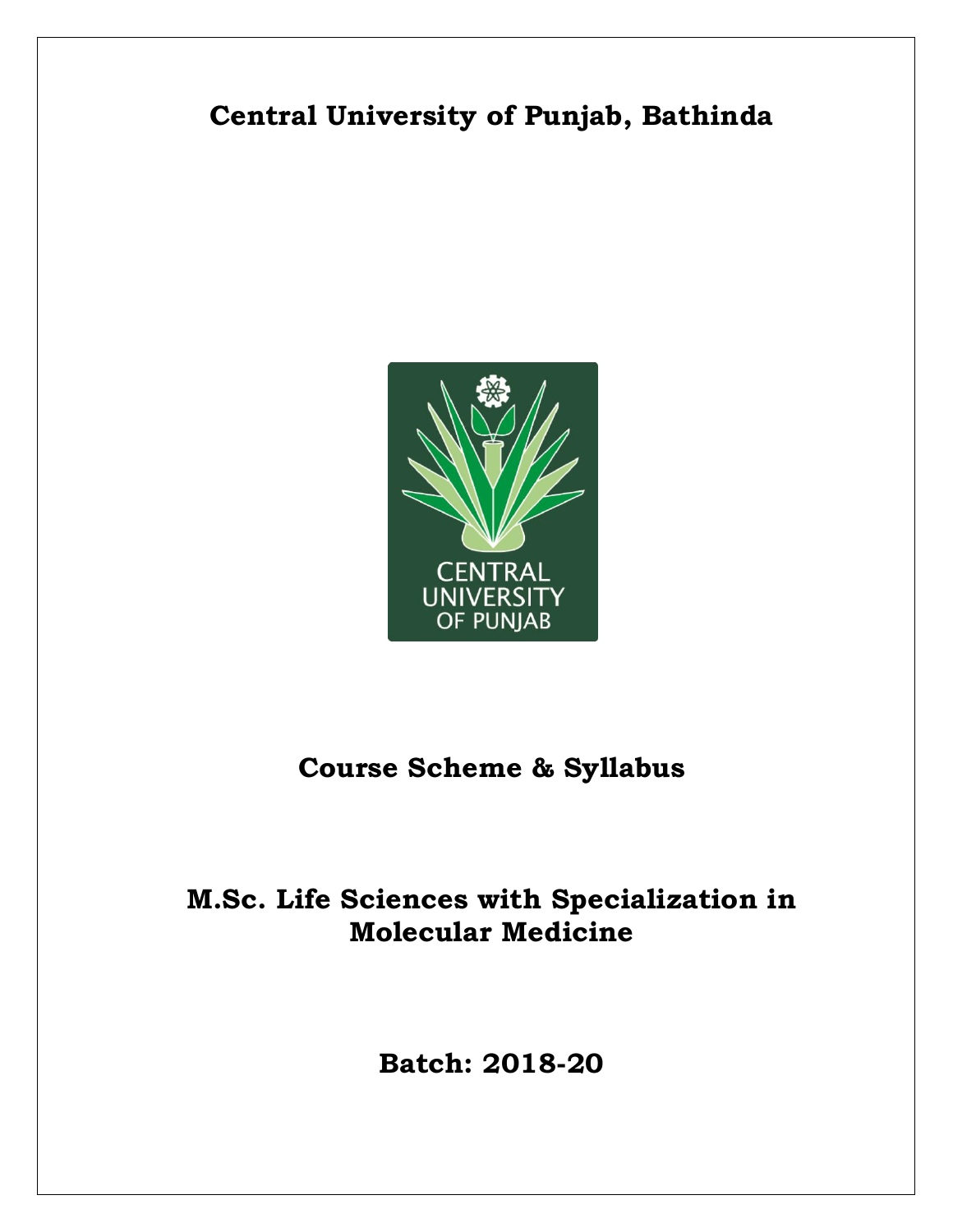#### **SEMESTER-I**

| Sr.<br>No.                            | Paper<br>Code                        | <b>Course Title</b>                                 | <b>Lecture</b><br><b>Credits</b> | Tutorial<br><b>Credits</b> | <b>Practical</b><br><b>Credits</b> | <b>Total</b><br><b>Credits</b> |  |
|---------------------------------------|--------------------------------------|-----------------------------------------------------|----------------------------------|----------------------------|------------------------------------|--------------------------------|--|
|                                       | <b>Compulsory Foundation Courses</b> |                                                     |                                  |                            |                                    |                                |  |
| 1.                                    | LHG.506                              | Biostatistics and<br><b>Research Methodology</b>    | 3                                | $\mathbf{1}$               |                                    | $\overline{4}$                 |  |
| 2.                                    | LHG.507                              | Biostatistics & Research<br>Methodology (Practical) | $\mathbf{r}$                     | $\blacksquare$             | $\mathbf{1}$                       | $\mathbf{1}$                   |  |
|                                       | <b>Core Courses</b>                  |                                                     |                                  |                            |                                    |                                |  |
| 3.                                    | LMM.508                              | Cellular and Molecular<br><b>Biology</b>            | $\overline{4}$                   | $\blacksquare$             | $\overline{\phantom{a}}$           | $\overline{4}$                 |  |
| 4.                                    | LMM.509                              | Cellular and Molecular<br><b>Biology</b>            |                                  | $\qquad \qquad -$          | $\mathbf{1}$                       | $\mathbf{1}$                   |  |
| 5.                                    | LMM.510                              | Basic and Clinical<br>Biochemistry                  | $\overline{4}$                   | $\equiv$                   |                                    | $\overline{4}$                 |  |
| 6.                                    | LMM.511                              | <b>Basic and Clinical</b><br>Biochemistry           |                                  |                            | $\mathbf 1$                        | $\mathbf{1}$                   |  |
| 7.                                    | LHG.512                              | Concepts of Genetics                                | $\overline{4}$                   |                            | $\equiv$                           | $\overline{4}$                 |  |
| 8.                                    | LHG.513                              | <b>Concepts of Genetics</b>                         |                                  |                            | $\mathbf{1}$                       | $\mathbf{1}$                   |  |
| 9.                                    | LMM.514                              | Trends in Molecular<br>Medicine                     | 3                                | $\overline{1}$             | $\blacksquare$                     | $\overline{4}$                 |  |
| Interdisciplinary Elective Course - I |                                      |                                                     |                                  |                            |                                    |                                |  |
| 10.                                   | LMM.515                              | Introduction to Human<br>Cancers                    | $\overline{2}$                   | $\overline{a}$             |                                    | $\overline{2}$                 |  |
|                                       |                                      | <b>Total Credit</b>                                 | 20                               | $\mathbf 2$                | 4                                  | 26                             |  |

**Transaction mode:** Lecture, Demonstration, lecture cum demonstration, group discussion, tutorial, problem solving, experimentation, SOLE (for selected few topics apart from syllabus), self-learning.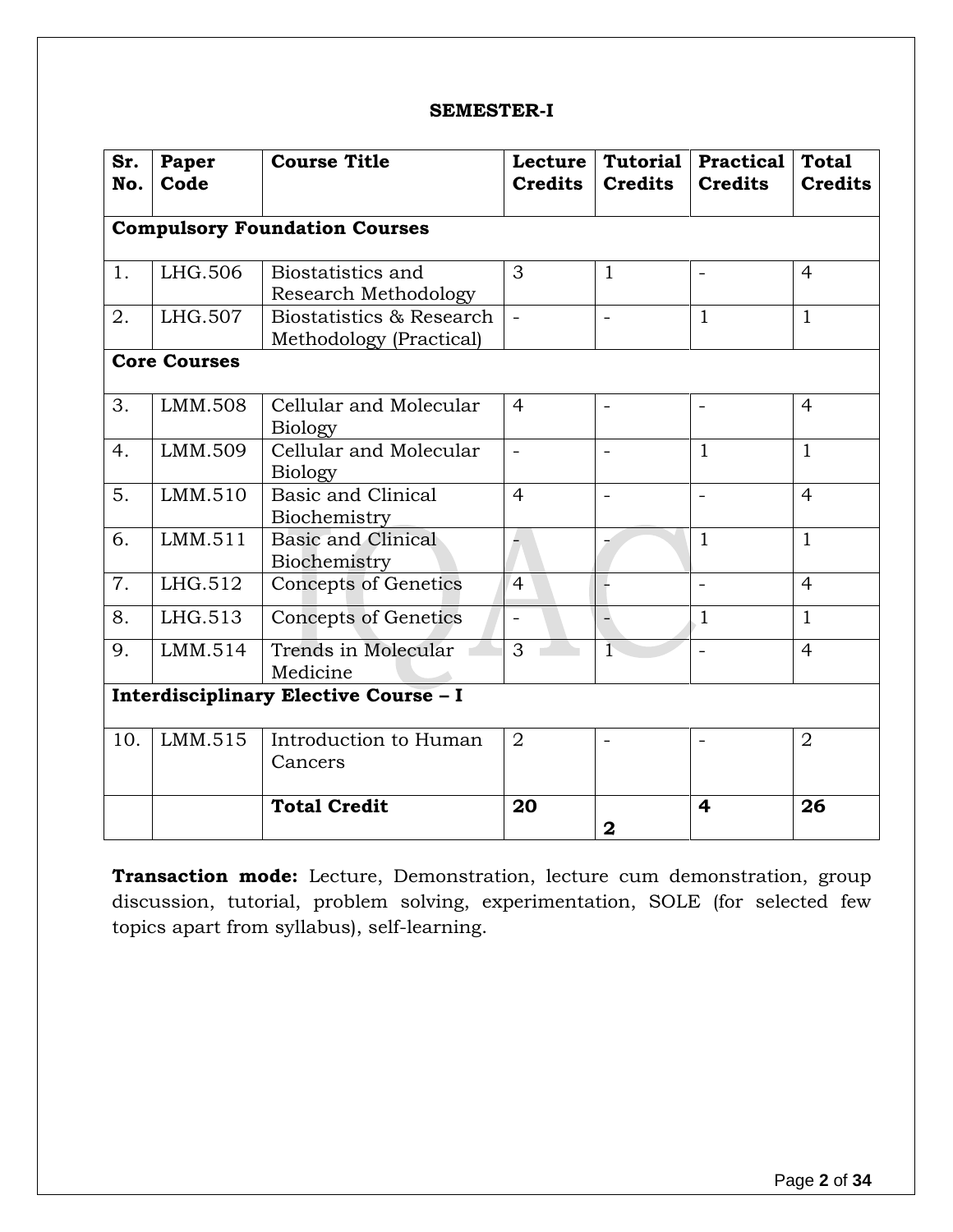#### **SEMESTER-II**

| Sr.<br>No.                                    | Paper<br>Code                            | <b>Course Title</b>                                   | Lecture<br><b>Credits</b> | <b>Tutorial</b><br><b>Credits</b> | <b>Practical</b><br><b>Credits</b> | <b>Total</b><br><b>Credits</b> |  |
|-----------------------------------------------|------------------------------------------|-------------------------------------------------------|---------------------------|-----------------------------------|------------------------------------|--------------------------------|--|
|                                               | <b>Core Courses</b>                      |                                                       |                           |                                   |                                    |                                |  |
| 1.                                            | LHG.521                                  | Human Physiology                                      | $\overline{4}$            | $\qquad \qquad -$                 | $\blacksquare$                     | $\overline{4}$                 |  |
| 2.                                            | LMM.522                                  | Human Physiology<br>(Practical)                       |                           |                                   | $\mathbf{1}$                       | $\mathbf{1}$                   |  |
| 3.                                            | LMM.523                                  | Essentials of<br>Immunology                           | $\overline{4}$            | $\overline{\phantom{a}}$          | L.                                 | $\overline{4}$                 |  |
| 4.                                            | LMM.524                                  | Techniques in Molecular<br>Medicine                   | 3                         | $\mathbf{1}$                      |                                    | $\overline{4}$                 |  |
|                                               | Discipline Elective - I (Choose any one) |                                                       |                           |                                   |                                    |                                |  |
| 5.                                            | LMM.525                                  | Regenerative Medicine                                 | $\overline{4}$            | $\blacksquare$                    | $\blacksquare$                     | $\overline{4}$                 |  |
| 6.                                            | LHG.525                                  | Human Embryology and<br><b>Developmental Genetics</b> | $\overline{4}$            |                                   | $\overline{\phantom{0}}$           | $\overline{4}$                 |  |
| Discipline Elective - II (Choose any one)     |                                          |                                                       |                           |                                   |                                    |                                |  |
| 7.                                            | LHG.526                                  | Population Genetics and<br>Genetic Epidemiology       | $\overline{4}$            |                                   | $\overline{a}$                     | $\overline{4}$                 |  |
| 8.                                            | LMM.526                                  | Molecular and Cellular<br>Oncology                    | $\overline{4}$            | $\overline{a}$                    | $\overline{\phantom{0}}$           | $\overline{4}$                 |  |
| <b>Interdisciplinary Elective Course - II</b> |                                          |                                                       |                           |                                   |                                    |                                |  |
| 9.                                            | LMM.515                                  | Introduction to Human<br>Cancers                      | $\overline{2}$            |                                   |                                    | $\overline{2}$                 |  |
| <b>Skill Based Course</b>                     |                                          |                                                       |                           |                                   |                                    |                                |  |
| 10.                                           | LMM.542                                  | Seminar-I                                             | $\mathbf{1}$              | $\equiv$                          | $\overline{a}$                     | $\mathbf{1}$                   |  |
|                                               |                                          | <b>Total Credit</b>                                   | 22                        | $\mathbf{1}$                      | $\mathbf{1}$                       | 24                             |  |

**Transaction mode:** Lecture, Demonstration, lecture cum demonstration, seminar, group discussion, tutorial, problem solving, experimentation, SOLE (for selected few topics apart from syllabus), self-learning.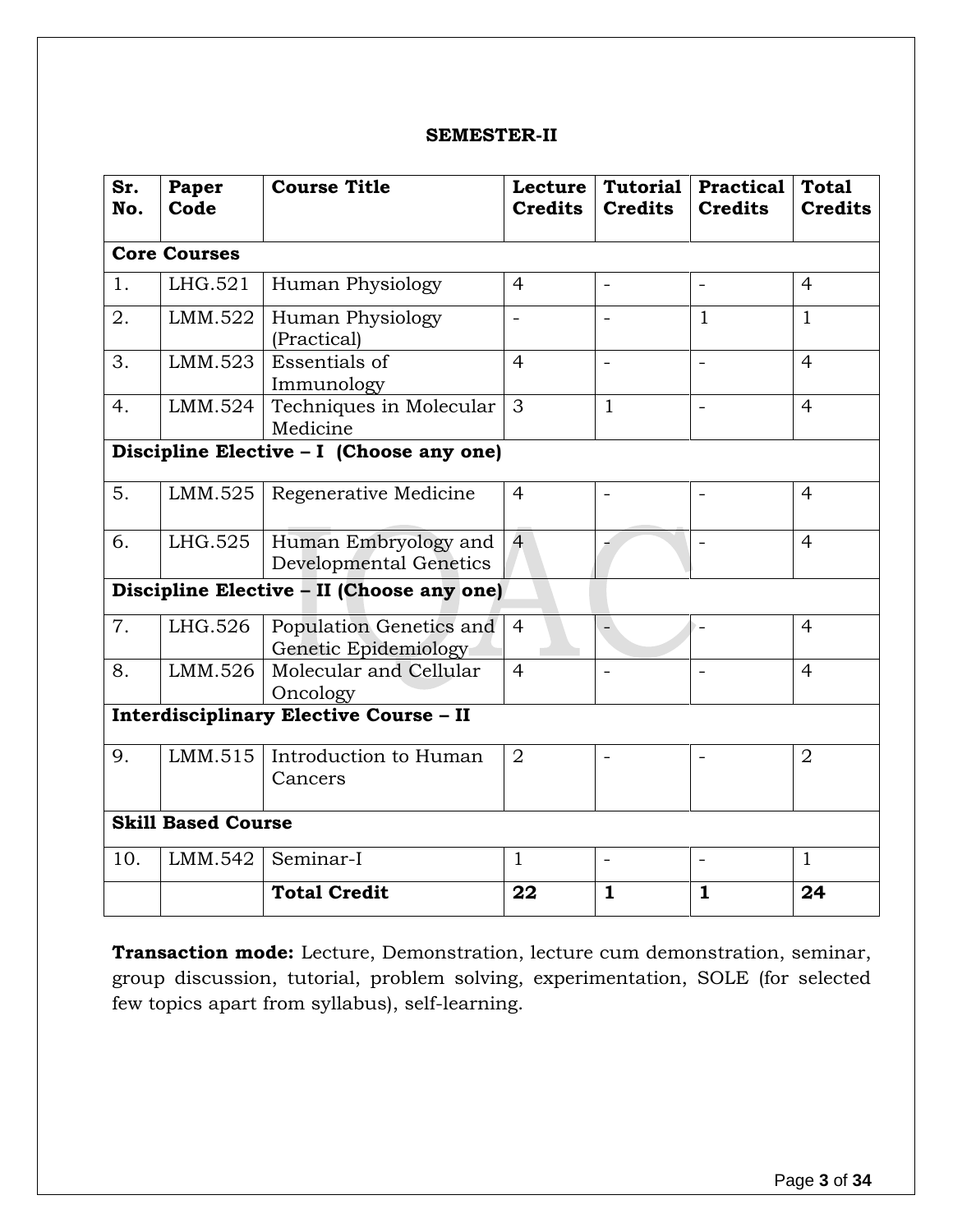#### **SEMESTER-III**

| Sr.<br>No.                   | Paper<br>Code | <b>Course Title</b>                                   | Lecture<br><b>Credits</b> | <b>Tutorial</b><br><b>Credits</b> | Practical<br><b>Credits</b> | <b>Total</b><br><b>Credits</b> |
|------------------------------|---------------|-------------------------------------------------------|---------------------------|-----------------------------------|-----------------------------|--------------------------------|
| <b>Compulsory Foundation</b> |               |                                                       |                           |                                   |                             |                                |
| 1.                           |               | MOOC course (One<br>course)                           | $\overline{4}$            |                                   |                             | $\overline{4}$                 |
| <b>Core Courses</b>          |               |                                                       |                           |                                   |                             |                                |
| 2.                           | LMM.551       | Molecular Basis of<br>Human Diseases                  | 4                         |                                   |                             | 4                              |
| 4.                           | LMM.552       | Evolutionary and<br>Developmental Biology             | $\overline{4}$            |                                   |                             | $\overline{4}$                 |
| 5.                           | LMM.553       | Molecular<br>Endocrinology and<br>Signal Transduction | $\overline{4}$            |                                   |                             | $\overline{4}$                 |
| <b>Skill Based Course</b>    |               |                                                       |                           |                                   |                             |                                |
| 6.                           | LMM.599       | Research Project                                      |                           |                                   | 6                           | 6                              |
|                              |               | <b>Total Credit</b>                                   | 16                        |                                   | 6                           | 22                             |

**Transaction mode:** Lecture, Demonstration, lecture cum demonstration, group discussion, tutorial, problem solving, experimentation, SOLE (for selected few topics apart from syllabus), project method, problem solving, case study, selflearning.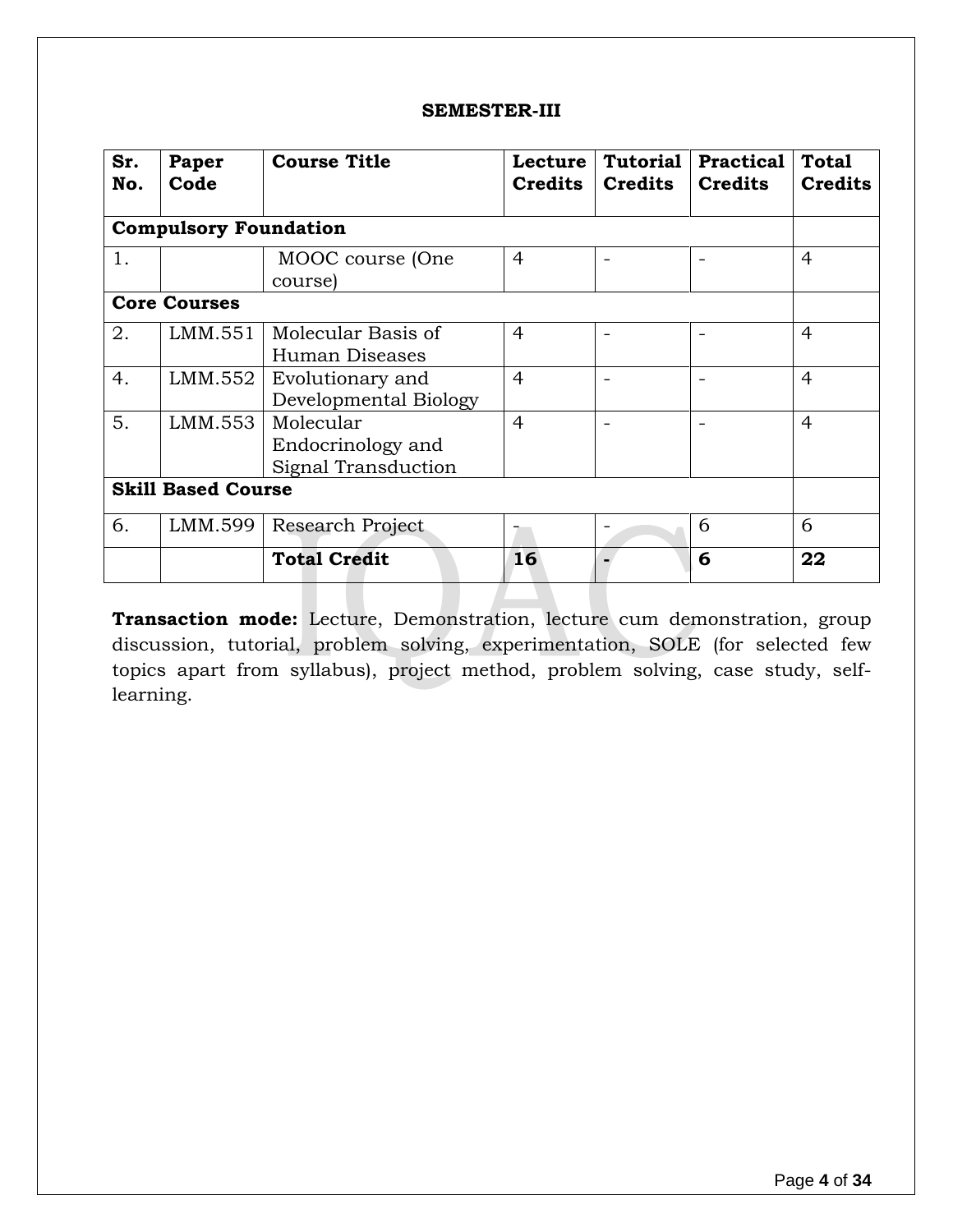#### **SEMESTER-IV**

| Sr.<br>no.                                    | Paper<br>Code       | <b>Course Title</b>                                                                                           | Lecture<br><b>Credits</b> | <b>Tutorial</b><br><b>Credits</b> | <b>Practical</b><br><b>Credits</b> | <b>Total</b><br><b>Credits</b> |
|-----------------------------------------------|---------------------|---------------------------------------------------------------------------------------------------------------|---------------------------|-----------------------------------|------------------------------------|--------------------------------|
|                                               | <b>Core Courses</b> |                                                                                                               |                           |                                   |                                    |                                |
| 1.                                            | LMM.571             | Genetic Engineering<br>and Recombinant<br>Therapeutics                                                        | $\overline{4}$            |                                   |                                    | $\overline{4}$                 |
| 2.                                            | LMM.572             | <b>Advanced Practical</b><br>Course in Molecular<br>Medicine                                                  |                           |                                   | 3                                  | 3                              |
| <b>Discipline Enrichment Course</b>           |                     |                                                                                                               |                           |                                   |                                    |                                |
| 3.                                            | LHG.573             | Practice in Life<br>Sciences-I                                                                                | 2                         |                                   |                                    | $\overline{2}$                 |
| 4.                                            | LHG.574             | Practice in Life<br>Sciences-II                                                                               | $\overline{2}$            |                                   |                                    | $\overline{2}$                 |
| <b>Skill Based Course</b>                     |                     |                                                                                                               |                           |                                   |                                    |                                |
| 5.                                            | LMM.544             | Credit Seminar-II<br>(Presentation Skills)                                                                    | $\mathbf{1}$              |                                   | $\overline{\phantom{a}}$           | $\mathbf{1}$                   |
| 6.                                            | LMM.599             | Research Project                                                                                              | $\equiv$                  |                                   | 6                                  | 6                              |
| <b>Elective Foundation/Value based course</b> |                     |                                                                                                               |                           |                                   |                                    |                                |
| 7.                                            |                     | Two courses of one credit each need<br>to be chosen from the list of EF/VB<br>courses given by the University | $1+1 = 2$                 |                                   |                                    | $\overline{2}$                 |
|                                               |                     | <b>Total Credit</b>                                                                                           | 11                        |                                   | 9                                  | 20                             |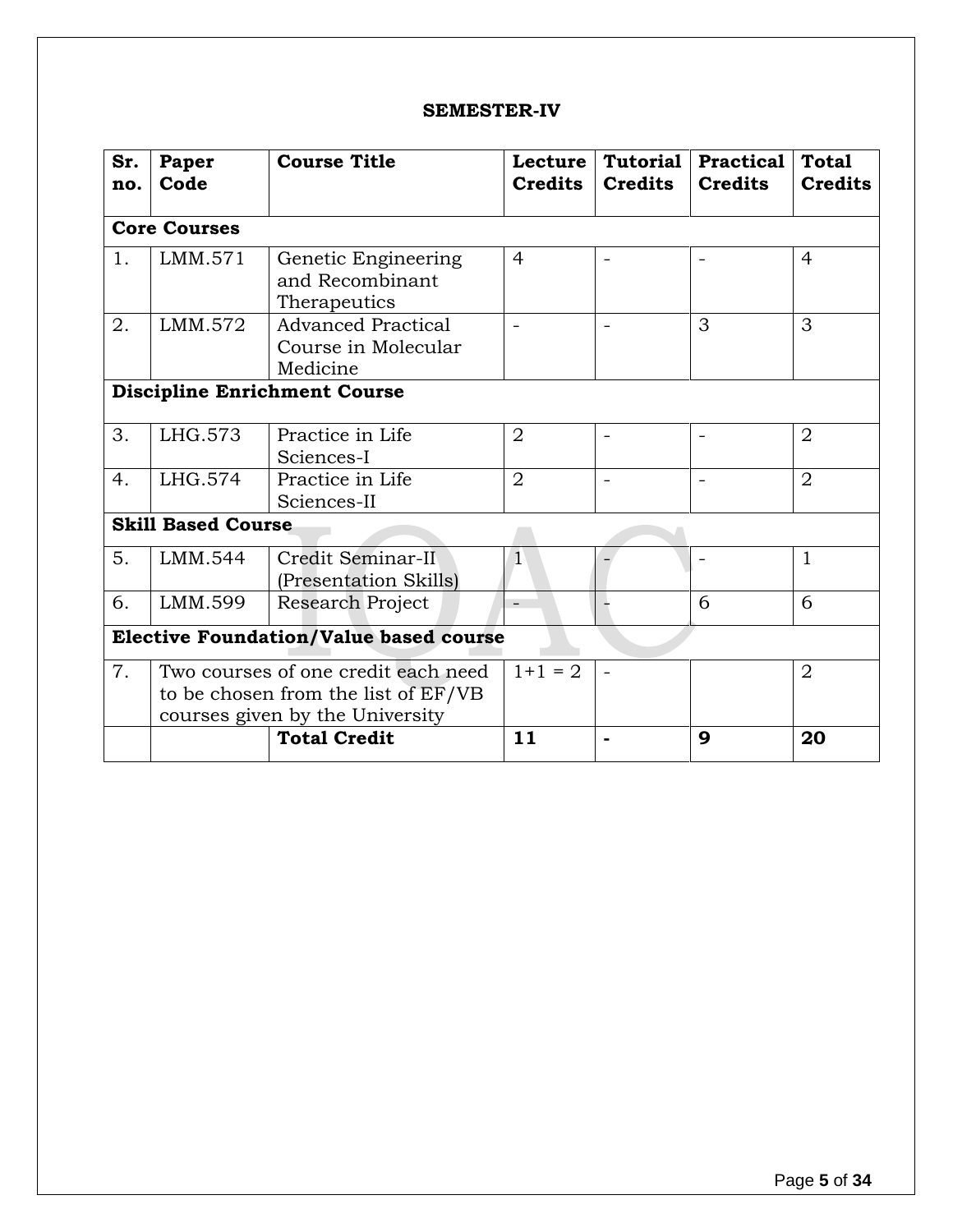## **LHG.506: Biostatistics and Research Methodology**

#### **Credit Hours: 4**

**Course Objectives**: This course will give a basic but significant exposure towards better understanding of implication of statistics in biology and applicability of appropriate research methodology. The course will help students in testing hypothesis, designing experiments, analyzing experimental data and interpreting the results of biological research.

#### **Unit – 1 15 hours**

**Overview of Biostatistics:** Basic concepts of statistical data and different types of tables; graphical representation of experimental data for publication; frequency distribution; measurement of central tendency and variation; statistical errors.

**Experimental design and analysis:** Basics of sampling in biological studies; different types of sampling techniques; various steps in sampling; concept of data distribution in sampling; graphical representation of data; level of significance; multiple corrections; hypothesis testing.

#### **Unit – 3 15 hours**

**Inferential Statistics:** Chi-Square test: hypothesis testing, contingency, homogeneity; student's t-test: paired and unpaired, one tailed and two tailed; oneway and two-way analysis of variance (ANOVA); correlation and regression.

#### **Unit – 4 15 hours**

**Study design & Technical writing:** Best practices in research and technicality of research design; interpretation and report writing; e-Library; web-based literature search engines; evaluation based development of scientific writing skill: synopsis, research paper, poster preparation and paper presentation and dissertation.

### **Suggested Readings**

- 1. Norman, G. and Streiner, D. (2008). *Biostatistics: The Bare Essentials.* (with SPSS), 3rd Edition, Decker Inc. USA.
- 2. Sokal, R.R. and Rohlf, F.J. (1994). *Biometry: The Principles and Practices of Statistics in Biological Research*. W.H. Freeman publishers, USA.
- 3. Banerjee P.K (2014). *Introduction to Biostatistics*. S.Chand, India
- 4. Daniel WW (2010). *Biostatistics*: *A Foundation for Analysis in the Health Sciences*. John Wiley and Sons Inc.
- 5. Bailet NTJ. *Statistical Methods in Biology*. Cambridge Univ. Press.
- 6. Glaser AN. *High-Yield Biostatistics*. Lippincott Williams & Wilkins.

# **Unit – 2 15 hours**

#### Page **6** of **34**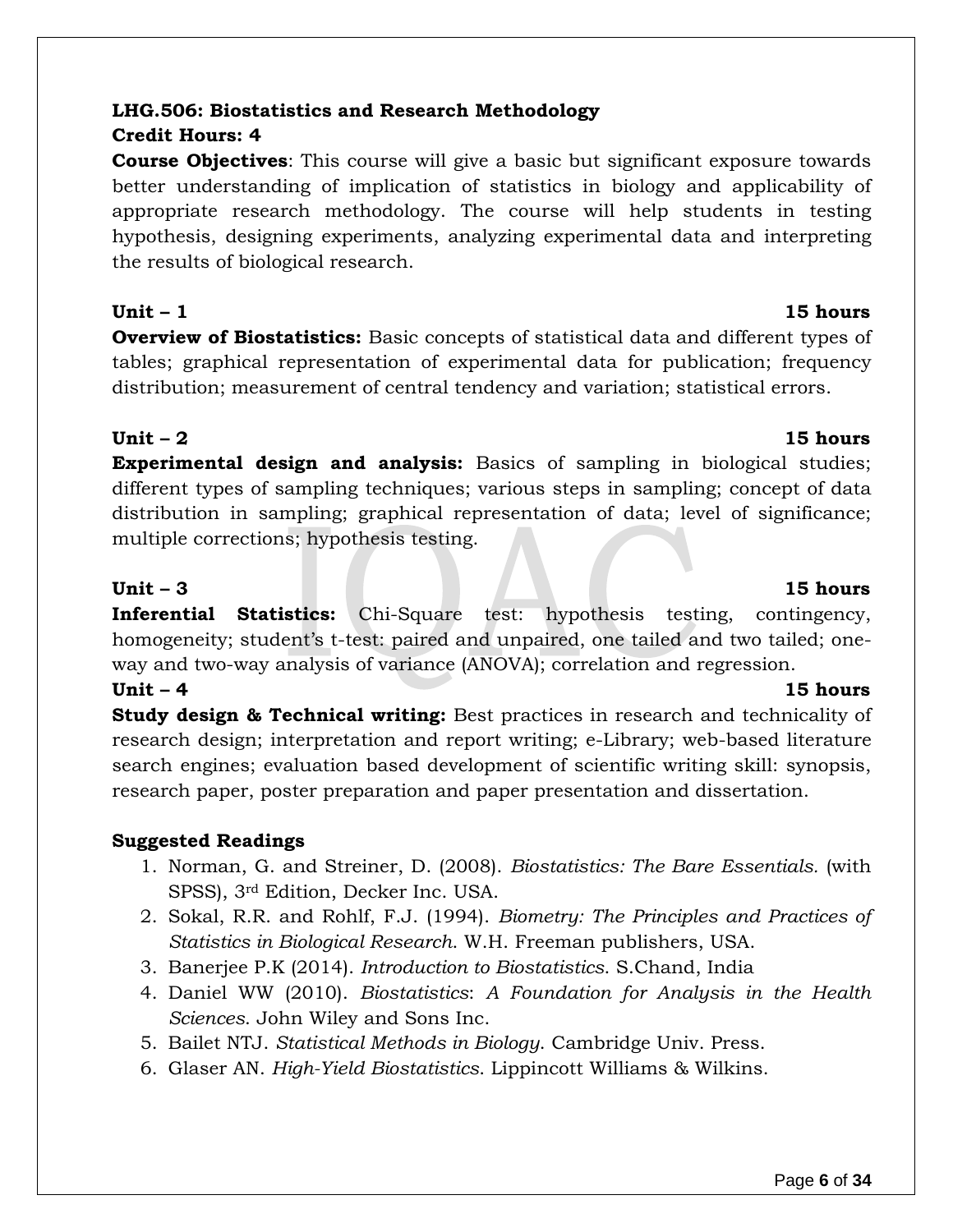### **LHG.507: Introduction to Biostatistics & Research Methodology - Practical Credit Hours: 1**

- 1. Plotting different types of graphs using statistical data, using MS Excel.
- 2. Plotting normal distribution graph
- 3. Frequency distribution, SD, SE calculations
- 4. Chi-square tests
- 5. Student's t-test
- 6. ANOVA
- 7. Regression and Correlation.
- 8. Scientific writing skill development.

\*Practical will be conducted depending upon the available faculty/facility.

### **LMM.508: Introduction to Cellular and Molecular Biology Credit Hours: 4**

**Course Objective:** Students will understand the structures and functions of the basic components of membranes, and organelles and their related functions. The molecular processes of DNA replication, transcription, and translation, and how they are managed in cells will be understood. The course will give a thorough insight into basic mechanisms of cellular signal transduction and regulation of gene expression.

#### **Unit – 1 15 hours**

Prokaryotic and eukaryotic cell, **Membrane Structure and Functions:** membranes of intracellular organelles, Membrane transport. **Protein Secretion and Sorting:** Structure and functions of intracellular organelles, Intracellular traffic and secretory pathways, endocytosis and, exocytosis.

#### **Unit – 2 15 hours**

**The Cytoskeleton:** cell cytoskeleton and its organization including extracellular matrix, adhesions and junctions.

**Cell-cell communication and cell growth:** Overview of cell signaling, cell surface receptors and second messengers.

#### **Unit – 3 15 hours**

**Chemical structure and functions of Nucleic acids:** Chemical structure of DNA and RNA, Watson-Crick model, Different forms of DNA and RNA, Organelle DNA, nucleosome assembly.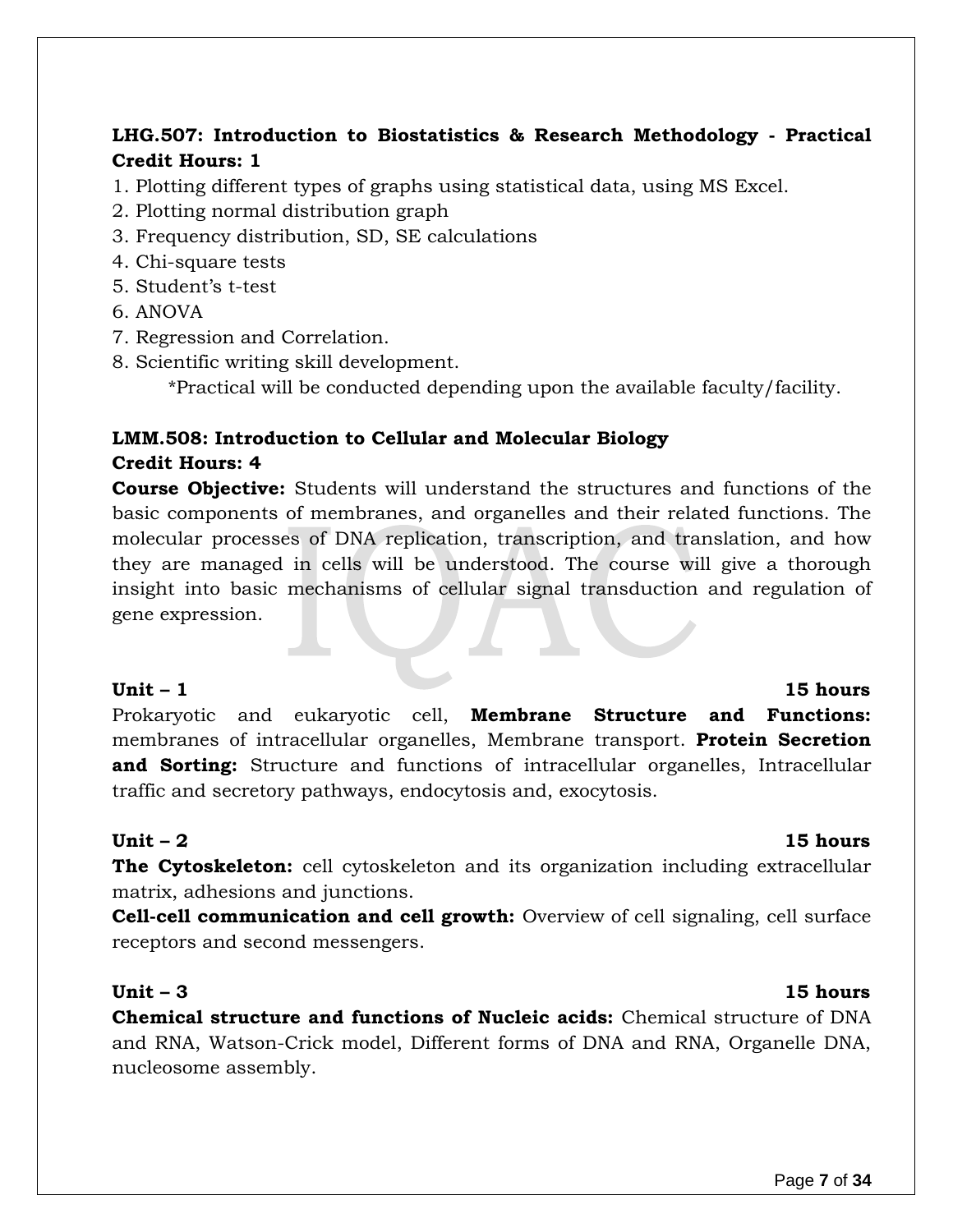**Gene and Genome organization:** Eukaryotic gene organization, transposition, Mechanism of DNA replication, DNA damage and their repair.

#### **Unit – 4 15 hours**

**Transcription:** transcription and transcription factors, Transcriptional and posttranscriptional gene silencing, mRNA processing: Capping, Polyadenylation, Splicing, editing, mRNA stability.

**Translation:** Genetic code, the translation machinery, mechanisms of chain initiation, elongation and termination, regulation of translation, post-translational modifications of proteins.

#### **Suggested Readings**

- 1. Alberts, B., Bray, D., Lewis, J., Raff, M., Roberts, K. and Watson, J.D. (2010). *Molecular Biology of the cell*. Garland publishers, Oxford.
- 2. Celis, J.E. (2006). *Cell biology: A laboratory handbook*, Vol 1, 2, 3. Academic Press, UK.
- 3. Gupta, P.K. (200*8). Cytology, Genetics and Evolution*. Rastogi publications, Meerut, India
- 4. Karp, G. (2010*). Cell and Molecular Biology: Concepts and Experiments*. John Wiley & Sons. Inc. New Delhi, India.
- 5. Robertis, (2011). *Cell and Molecular Biology*. Lippincott Williams & Wilkins
- 6. Fasman, G.D. (1989). *Practical Handbook of Biochemistry and Molecular Biology*. CRC Press, Taylor and Francis Group, UK.
- 7. James, D.W., Baker,T.A., Bell, S.P., Gann, A. (2009). *Molecular Biology of the Gene*. Benjamin Cummings, USA.
- 8. Jocelyn, E.K., Elliott, S.G., Stephen, T.K. (2009). *Lewin's Genes X.* Jones & Bartlett Publishers, USA.
- 9. Johnson, A., Lewis, J., Raff, M. (2007). *Molecular Biology of the Cell*. Garland Science, USA.
- 10. [Lodish,](http://www.amazon.com/Harvey-Lodish/e/B000APJECU/ref=sr_ntt_srch_lnk_1?qid=1311422122&sr=1-1) [H.](http://www.amazon.com/Harvey-Lodish/e/B000APJECU/ref=sr_ntt_srch_lnk_1?qid=1311422122&sr=1-1),Berk, A., Chris, A.K. and Krieger, M. (2011). *Molecular Cell Biology*. W.H. Freeman, USA.
- 11. Sambrook, J., Fritish, E.F., Maniatis, T. (2012). *Molecular cloning: A laboratory manual*. Cold Spring Harbor Laboratory Press, New York.

### **LMM.509: Introduction to Cell and Molecular Biology – Practical Credit Hours: 1**

- 1. Preparation of mitotic & meiotic chromosomes.
- 2. Study of structure of cell organelles through electron micrographs.
- 3. Instrumental methods for cell biology-centrifugation, chromatography.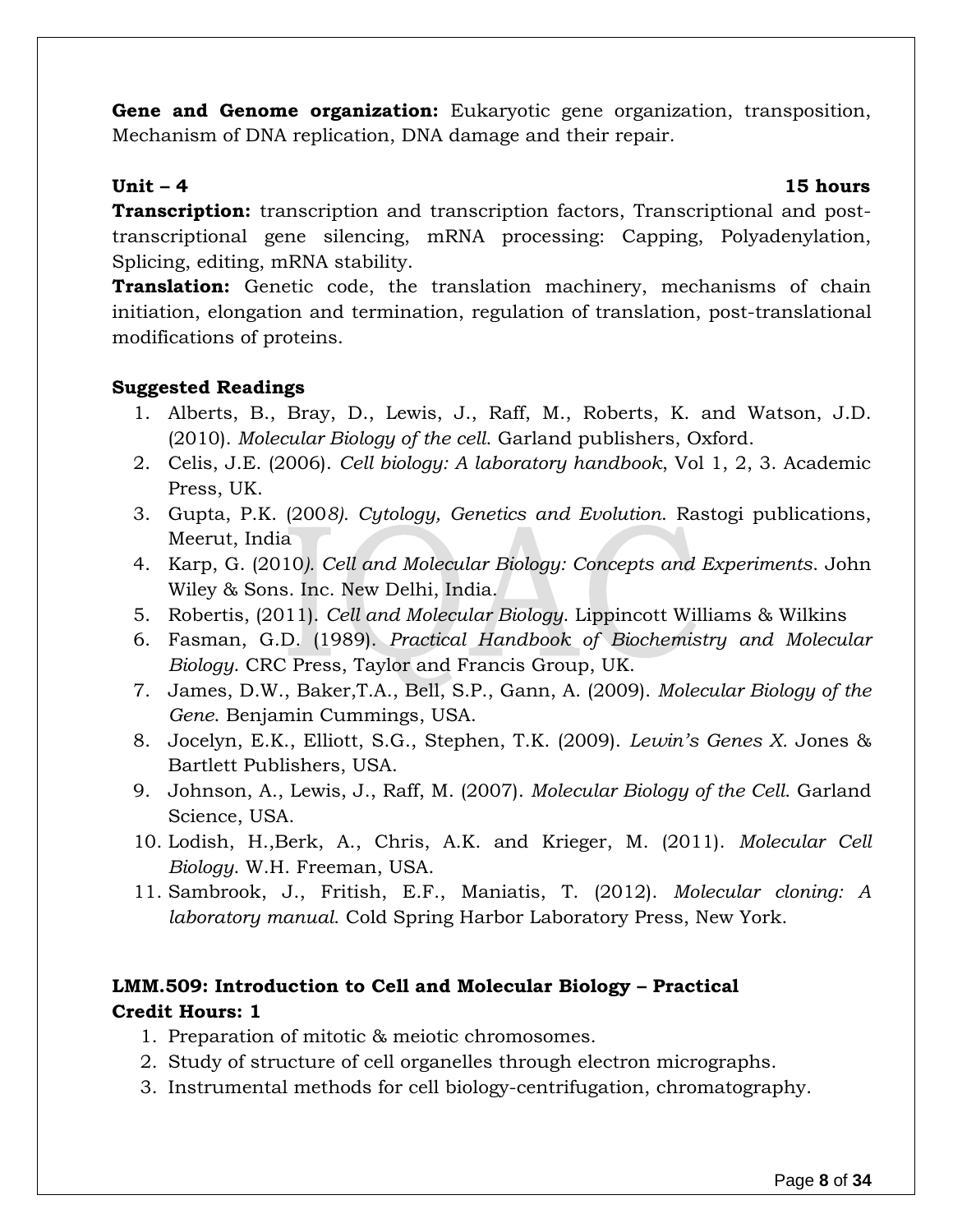- 4. Immunofluorescence and fluorescent probes. Sectioning of tissues.
- 5. Histochemical techniques (Fixing, Processing, Staining).
- 6. Epifluoresence and Confocal Microscopy.
- 7. Basics of bacterial/mammalian cell culture

\*Practical will be conducted depending upon the available facility/faculty

### **LHG.510: Basic and Clinical Biochemistry**

### **Credits Hours: 4**

**Course Objectives:** The course aims to provide an advanced understanding of the core principles and topics of Biochemistry and their experimental basis. This course integrates an introduction to the structure of macromolecules and a biochemical approach to cellular function.

**Essentials of Clinical Biochemistry:** Molecular structure and physical properties of water, Ionization of water, weak acids and weak bases, pH and buffers. Interpretation of biochemical tests, Clinical hematology, chemical composition of blood, urine and cerebrospinal fluids, water and sodium balance, Acid-base balance disorders, Potassium, calcium, magnesium and phosphate metabolism and associated diseases. Vitamins and trace elements disorders.

**Biomolecules and Metabolic Disorders:** Structure and functions of carbohydrates, lipids, amino acids, proteins, nucleic acids and vitamins. Bioenergetics and thermodynamics, Phosphoryl group transfer and ATP, Biological oxidation-reduction reactions, Glycolysis, citric acid cycle and oxidative phosphorylation. Liver function test, jaundice, diabetes mellitus, hypoglycemia, hypertension, hypo- and hyper-thyroidism.

### **Unit: 3 15 hours**

**Conformation of Biomolecules:** Ramachandran plot, Secondary, Tertiary and Quaternary structure, Domains, Motif and Folds. Protein denaturation and folding, Oxygen binding proteins, Hill equation, Bohr Effect, Nucleic acids: A-, B-, Z-DNA forms, tRNA, micro-RNA, Stability of protein and Nucleic acid structures.

**Enzymology:** Classification, Principles of catalysis, Mechanism of enzyme catalysis, Enzyme kinetics, Enzyme inhibition, Enzyme regulation, Isozymes and Clinical enzymology.

### **Unit:** 2 15 hours

### **Unit: 4 15 hours**

### **Unit: 1 15 hours**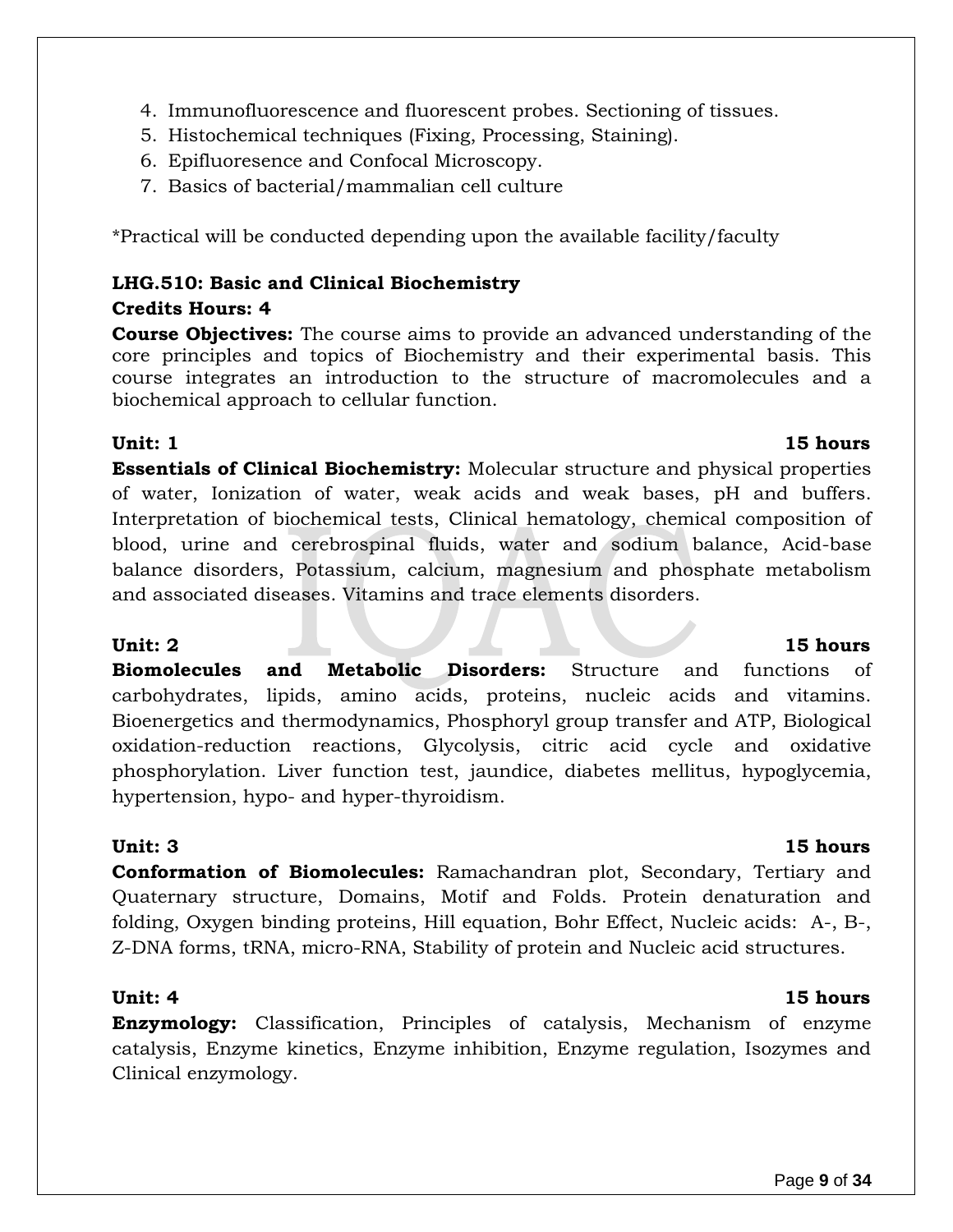#### **Suggested Readings**

- 1. Berg, J.M., Tymoczko, J.L. and Stryer, L. (2010). *Biochemistry.* W.H. Freeman & Company. USA.
- 2. Brown, T.A. (2006). *Gene Cloning and DNA analysis: In Introduction*. Blackwell Publishing Professional. USA.
- 3. Haynie, D.T. (2007). *Biological thermodynamics*. Cambridge University. UK.
- 4. Mathews, C.K., Van Holde, K.E. and Ahern, K.G. (2000). *Biochemistry*. Oxford University Press Inc. New York.
- 5. Nelson, D. and Cox, M.M. (2008). *Lehninger Principles of Biochemistry*. BI publications Pvt. Ltd. Chennai, India.
- 6. Ochiai, E. (2008). *Bioinorganic Chemistry: A survey.* Academic Press. Elsevier, India.
- 7. Randall, D. J., Burggren, W. and French, K. (2001). *Eckert Animal Physiology*. W.H. Freeman & Company. USA.
- 8. Raven, P.H., Johnson, G.B. and Mason, K.A. (2007) *Biology*. Mcgraw-Hill. USA.
- 9. Shukla AN (2009). *Elements of Enzymology.* Discovery Publishing. New Delhi, India.
- 10. Voet, D. and Voet, J.G. (2008). *Principles of Biochemistry*. CBS Publishers & Distributors. New Delhi, India.
- 11. R Swaminathann. (2011). *Handbook of Clinical Biochemistry*. 2 edition, World Scientific Publishing Company, New Jersey, USA
- 12. Martin A Crook (2012). *Clinical Biochemistry and Metabolic Medicine*. CRC press, Taylor & Francis Group, USA.

### **LMM.511: Basic and Clinical Biochemistry – Practical**

#### **Credit Hours: 1**

- 1. Preparation of solutions, buffers, pH setting etc.
- 2. Amino acid and carbohydrate separations by paper & thin layer chromatography.
- 3. Quantitative Estimation of Proteins, Sugars, total lipids and amino acids.
- 4. Assay and estimation of different enzymes e.g. invertase, amylases, acid and alkaline phosphatases.
- 5. Principle and application of electrophoresis, Native, SDS PAGE.
- 6. Estimation of total phenolic compounds.
- 7**.** Extraction and estimation of vitamins.
- 8**.** Basic clinical tests like Urea, lipid profiling, SGOT, SGPT etc.

\*Practical will be conducted depending upon the available facility/faculty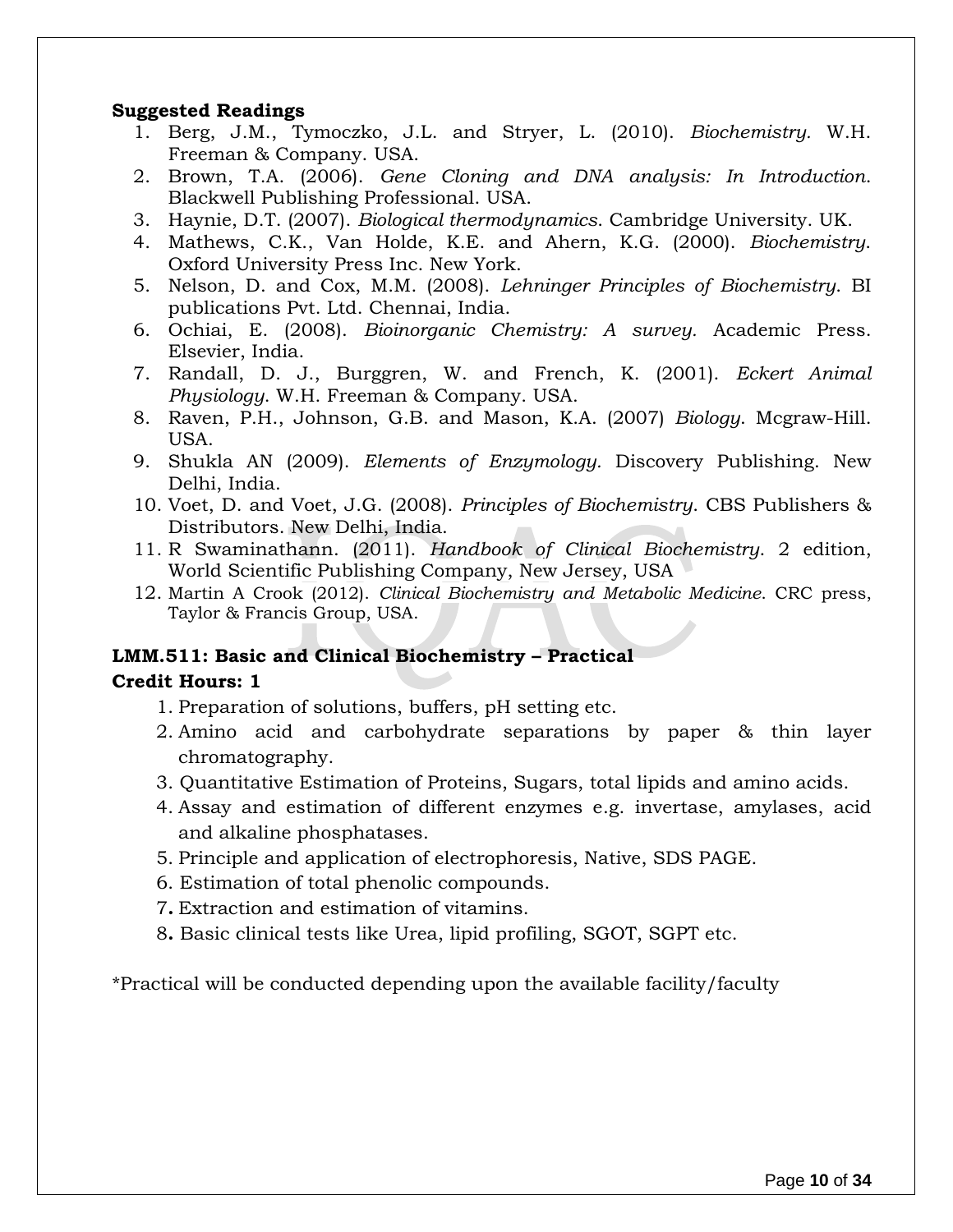### **LHG.512: Concepts of Genetics Credits Hours: 4**

**Course Objective:** The students will learn various basic concepts like chromosomes, genes, genetic inheritance and how genes govern life. Basic knowledge of genetics is also helpful in understanding applications of various inheritance predictions based models for human welfare.

#### **Unit: 1 15 hours**

**Basics of Inheritance:** Mendel's laws of inheritance; concept of segregation; independent assortment and dominance; locus concept; alleles and multiple alleles; epistasis; crossing over and recombination; application of Mendel's laws to populations studies; Hardy-Weinberg principle.

### **Unit: 2 16 hours**

**Chromosomal mutations and gene concept:** Chromosomal aberrations: deletions, duplications, inversions, translocations; change in chromosome number: trisomy and polyploidy; evolutionary history of bread wheat; aneuploids – nullisomics, monosomics, and trisomics; somatic aneuploids; changes in chromosome structure; properties of chromosomes for detection of structural changes; mutations: spontaneous and induced mutations; somatic vs germinal mutation; pedigree analysis. **Gene concept:** Fine structure of gene; andanalysis – Benzer's experiments, complementation and recombination.

### **Unit: 3 16 hours**

**Sex determination:** Sex determination and sex linked inheritance; sex determination in *Caenorhabditis elegans*, humans, *Drosophila* and other animals; sex determination in plants; sexlinked genes and dosage compensation in human, *Drosophila* and *C.elegans*. **Linkage analysis and gene mapping:** Monohybrid and dihybrid cross.

### **Unit: 4 13 hours**

**Extra-chromosomal inheritance:** Chloroplast: variegation in Four O'Clock plants; mutations in *Chlamydomonas*; mitochondrial inheritance: poky in neurspora, petites in yeast; molecular organization and gene products of chloroplast and mitochondrial DNA; infectious heredity: Kappa in *Paramecium*: Infective particles in *Drosophila*; endosymbiont theory.

### **Suggested Reading**

- 1. Korf, B.R.(2013) *Human Genetics and Genomics*. Wiley-Blackwell
- 2. Atherly, A.G., Girton, J.R., Mcdonald, J.F. (1999).*The science of Genetics*.Saundern College publication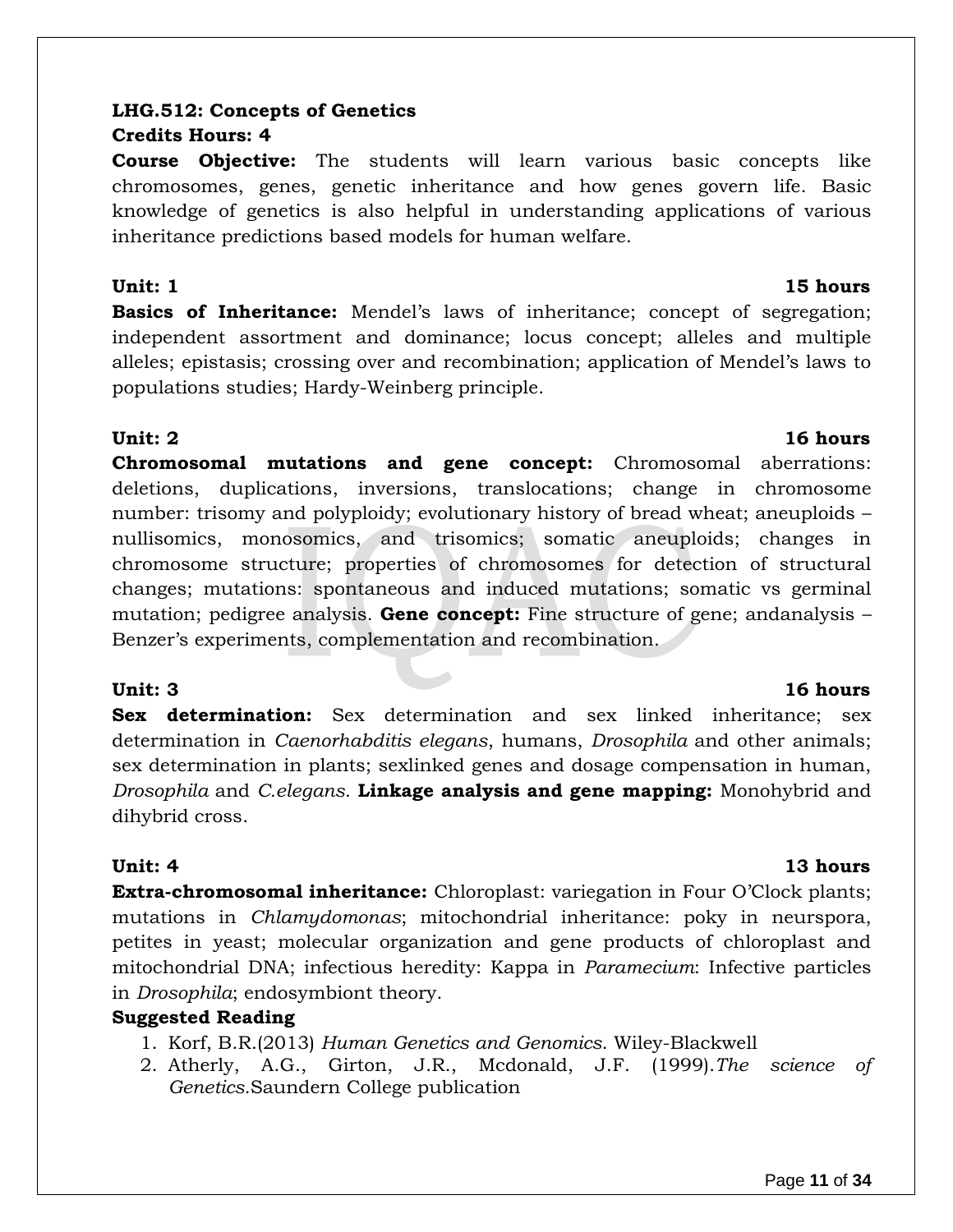- 3. Snusted, D.P., Simmons, M. J. (2010). *Principles of Genetics*. John Wiley & Sons, New York.
- 4. Gupta, P.K. (2009). *Genetics*. RastogiPublications, Meerut, India.
- 5. Gupta, P.K (2008). *Cytology, Genetics and Evolution.*RastogiPublications, Meerut, India.
- 6. Jocelyn, E.K., Elliott, S.G., Stephen, T.K. (2009).*Lewin's Genes X*. Jones and Bartlett Publishers, USA.
- 7. Schaum, W.D. (2000). *Theory & problems in Genetics by* Stansfield, outline seriesMcGrahill, USA.
- 8. Tamarin, R.H. (1996). *Principles of Genetics, International edtn.*McGrawhill, USA.

### **LHG.513: Concepts of Genetics - Practical Credit Hours: 1**

- 1. Monohybrid and dihybrid ratios, Multiple alleles, Epistasis Problems.
- 2. Inheritance patterns in Human– Numericals on Pedigree analysis-Autosomal patterns, X–linked patterns, Y–linked patterns.
- 3. Segregation analysis in Drosophila (Monohybrid, Dihybrid)
- 4. Analysis on Linkage
- 5. Identification of inactivated X chromosome as Barr body and drumstick
- 6. Studies of a Model organism: *E.coli*, *C.elegans, D.melanogaster*and*D. rerio*.

\*Practical will be conducted depending upon the available facility/faculty

#### **LMM.514: Trends in Molecular Medicine Credits Hours: 4**

**Course Objective:** The students will understand the background of molecular medicine i.e. molecular/cell biology relevant to translational research. It will enhance their understanding how normal cellular processes change, fail or are destroyed by disease development and how research contributes to development of better therapeutics.

#### **Unit: 1 15 hours**

**Molecular Basis of Diseases:** Human genetics relevant to molecular medicine, single and multi-gene diseases, gene-environment interactions in disease manifestation.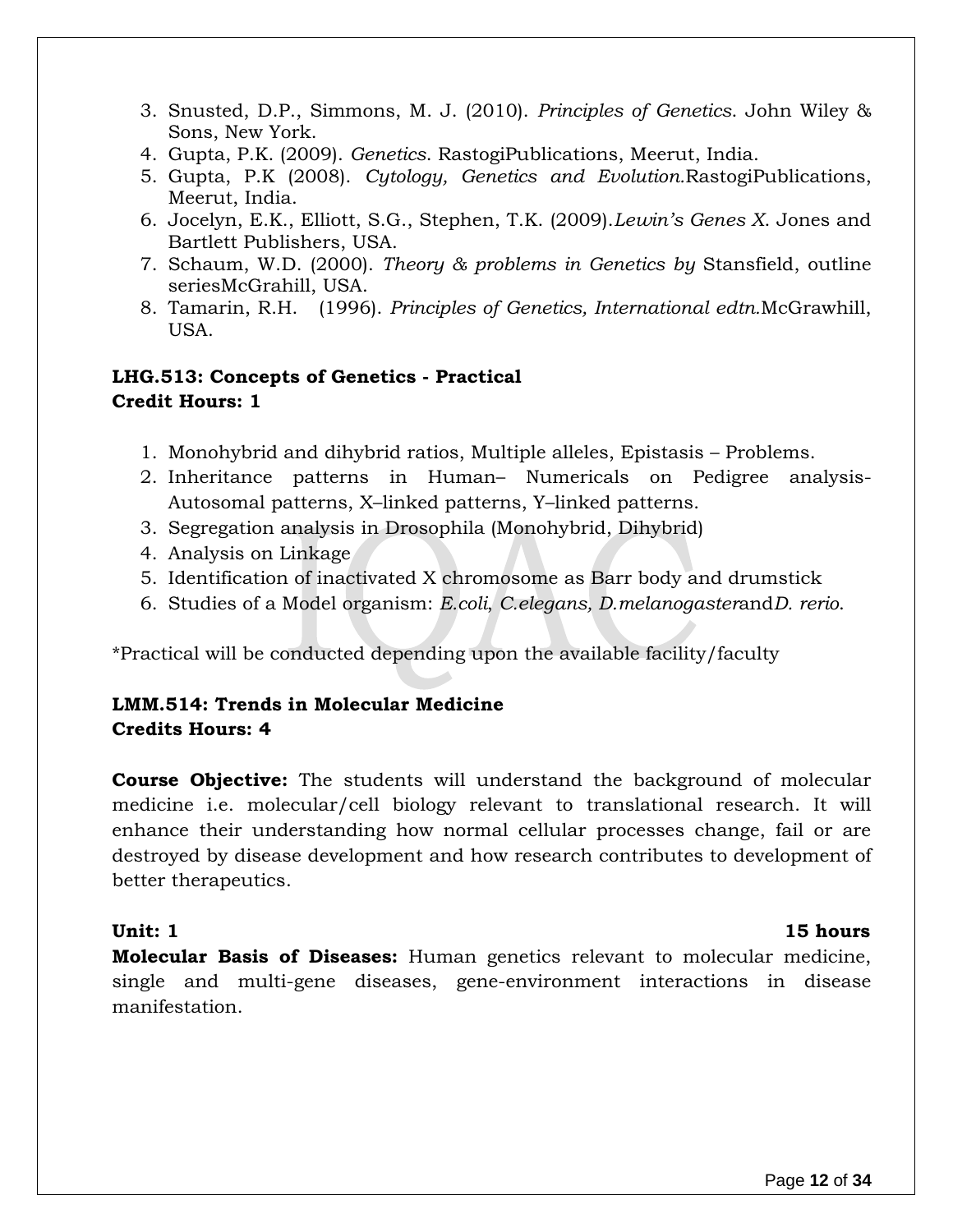#### **Unit: 2 15 hours**

**Molecular Medicine Therapeutics:** Gene therapy and recombinant molecules in medicine and therapeutic development, pharmacogenomics.

### **Unit: 3 15 hours**

**Signal Transduction and its Role in Human Diseases:** Cellular and tissue microenvironment in diseases, drug resistance with convention chemotherapies.

**Advances in translational research:** Clinical trials, nano-biotechnology and its applications in molecular medicine, Developing novel biomarkers and therapies using high throughput technologies.

### **Suggested Readings**

- 1. Littwack, G. (2008). *Human Biochemistry and Disease*. Academic Press.
- 2. Trent, R. J. (2012). *Molecular Medicine,* Fourth Edition: Genomics to Personalized Healthcare. Academic Press.
- 3. Trent, R. J. (2005). *Molecular Medicine: An Introductory Text*. Academic Press.
- 4. Elles, R., Mountfield, R. (2011). *Molecular Diagnosis of Genetic Diseases*. Springer Publication.
- 5. Liciniio, J., Wong, M. L. (2003). *Pharmacogenomics: The Search for Individualized Therapies.* Wiley.
- 6. [Audet, J.,](http://cupserver4/W27/Result/w27AcptRslt.aspx?AID=1483&xF=T&xD=0)[Stanford, W.a](http://cupserver4/W27/Result/w27AcptRslt.aspx?AID=1488&xF=T&xD=0)nd [Stanford,W. L.](http://cupserver4/W27/Result/w27AcptRslt.aspx?AID=1495&xF=T&xD=0) (2009) *Stem cells in regenerative medicine.*[New York,](http://cupserver4/W27/Result/w27AcptRslt.aspx?AID=42&xF=T&xD=0) [Humana press.](http://cupserver4/W27/Result/w27AcptRslt.aspx?AID=386&xF=T&xD=0)

# **Interdisciplinary Courses for Semester-I**

### **Credit Hours: 2.**

### **(To be offered by faculties from other centres)**

**Course Code:** Code shall be brought from the department whose course is undertaken by the student.

### **Interdisciplinary Courses offered by Faculty of Molecular Medicine**

# **LMM. 515: Introduction to Human Cancers**

### **Credits Hours: 2**

**Course Objective:** The course is designed as an interdisciplinary course to acquaint the students of different streams with basic concepts of cancer biology and understanding about various cancers.

### **Unit: 4 15 hours**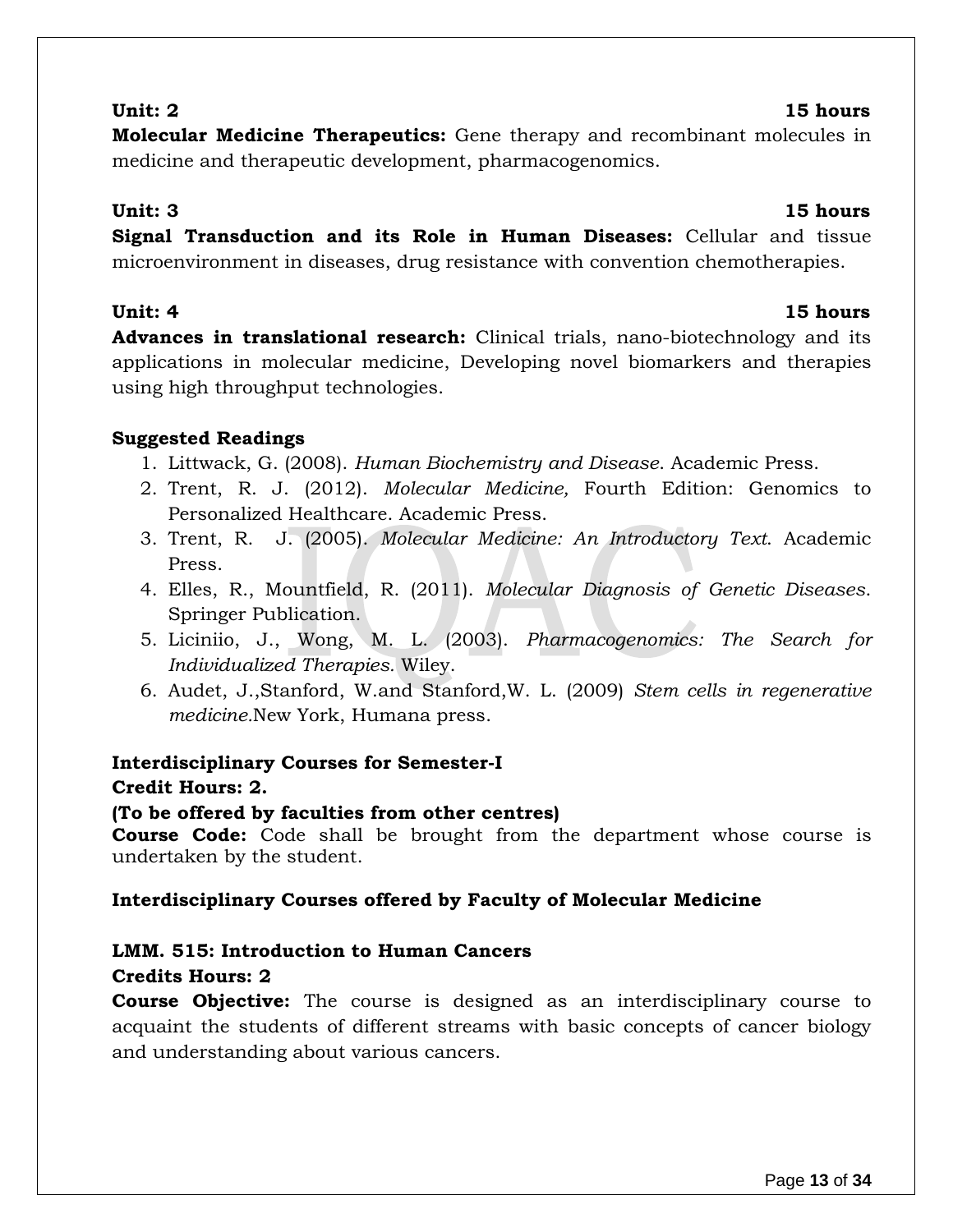Cancer Hallmarks, classifications of human cancers, common symptoms and cancer diagnostics.

### **Unit: 2 7 hours**

Tumor suppressor and oncogenes, metastasis, angiogenesis, apoptosis in cancer

### **Unit: 3 8 hours**

Standard cancer therapies: Chemo and radiotherapies, surgery, importance of molecular biology in basic cancer research.

#### **Unit: 4 7 hours**

Institutes of national and international importance involved in cancer patient care and basic research, lifestyle changes, stress and cancer

### **Suggested Readings**

- 1. Airley, R. (2010). *Cancer Chemotherapy: basics to clinic.* Willey-Blackwell publishing, New Jersey.
- 2. DeVita, V. T., Hellman, S., Rosenberg, S. A. (2011). *Cancer: principles and practice of oncology.* Lippincot Williams and Wilkins Publishers, Philadelphia.
- 3. Enders, G. H. (2010). *Cell cycle deregulation in cancer.* Humana Press, Springer science, New York.
- 4. Jocelyn, E. K., Elliot, S. G., Stephen, T. K. (2009). *Lewin's Gene X.* Jones &Barlett.
- 5. Wang, E. (2010). *Cancer Systems Biology*. CRC press, Taylor & Francis group, New York.
- 6. Weinberg, Robert A. (2007). *The Biology of Cancer*. New York: Garland Science

#### **LHG.521: Human Physiology Credit Hours: 4**

**Learning Objective:** This course is designed to provide students with an understanding of the function and regulation of the human body and physiological integration of the organ systems to maintain homeostasis. Course content includes neural & hormonal homeostatic control mechanisms, as well as the study of the musculoskeletal, circulatory, respiratory, digestive, urinary, immune and reproductive organ systems.

### **Unit: 1 15 hours**

**Cardiovascular System:** Heart, Cardiac cycle, blood constituents, groups and hematopoiesis, blood pressure, Blood pressure and its neural and chemical regulation. **Excretory System:** Kidney, Urine formation, Urine concentration,

# **Unit: 1 8 hours**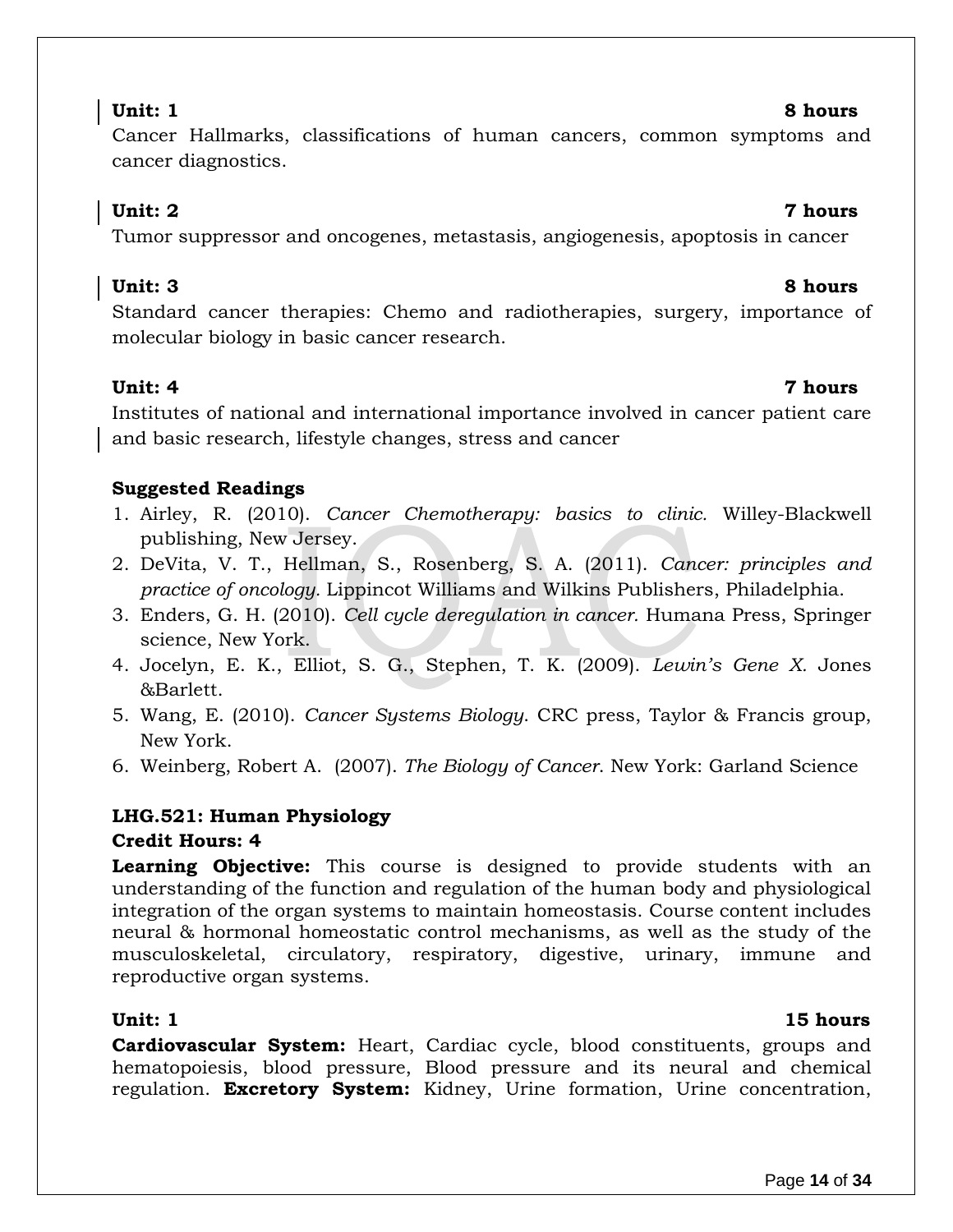Waste elimination, Micturition, Regulation of water balance, Electrolyte and acidbase balance.

**Digestive System:** Digestion, absorption, energy balance, BMR, Epithelial Barrier Function, Regulation of Swallowing and Gastric Emptying and small/ Large Bowel. Gastro-intestinal Secretions and accessory glands **Muscle Physiology:** Types of muscles: Skeletal, cardiac and smooth muscles, Properties; Contractile force.

### **Unit: 3 17 hours**

**Nervous System:** Neurons, action potential, Central and peripheral nervous system, Neural control of muscle tone and posture, Vision, hearing and tactile response. **Thermoregulation and Stress Adaptation:** Comfort zone, Body temperature – physical, chemical, Neural regulation, Acclimatization.

**Respiratory System:** Anatomical considerations, Transport of gases, Exchange of gases, Waste elimination, Neural and chemical regulation of respiration. Alveolar Ventilation, Diffusion across alveoli, and respiration under Stress: Altitude, Hypoxia. **Reproduction:** Males and female reproductive system.

### **Suggested Readings**

- 1. Sherman V. (2013)*Vander's Human Physiology*. McGraw-Hill 13th edition.
- 2. Devlin, T.M. (2005). *Textbook of Biochemistry with Clinical Correlations*. John Wiley &Sons Inc. USA.
- 3. Guyton. (2007). *Textbook of medical physiology*. 11th Edition. Elsevier India Pvt. Ltd. NewDelhi.
- 4. Hill, R.W, Wyse, G. A. and Anderson, M. (2008). *Animal Physiology*. Sinauer Associates Inc. USA.
- 5. Khurana. (2006). *Textbook of Medical Physiology*. Elsevier India Pvt. Ltd.
- 6. Murray, R.K. (2009). *Harper's Illustrated Biochemistry*. Jaypee Publishers, New Delhi,India.
- 7. Silverthorn D, (2011)*Human Physiology*, Pearson; 6th edition.

# **LMM.522: Human Physiology – Practical**

### **Credit Hours: 1**

- 1. Sensory physiology practical
- 2. Equipment in the laboratory maintenance and use.
- 3. Determination of hemoglobin in the blood by various methods.
- 4. Isolation and estimation of DNA and RNA.
- 5. Extraction and estimation of acid phosphatases from serum.
- 6. Enzyme-linked Immunosorbent assay (ELISA).

### **Unit: 2 15 hours**

# **Unit: 4 13 hours**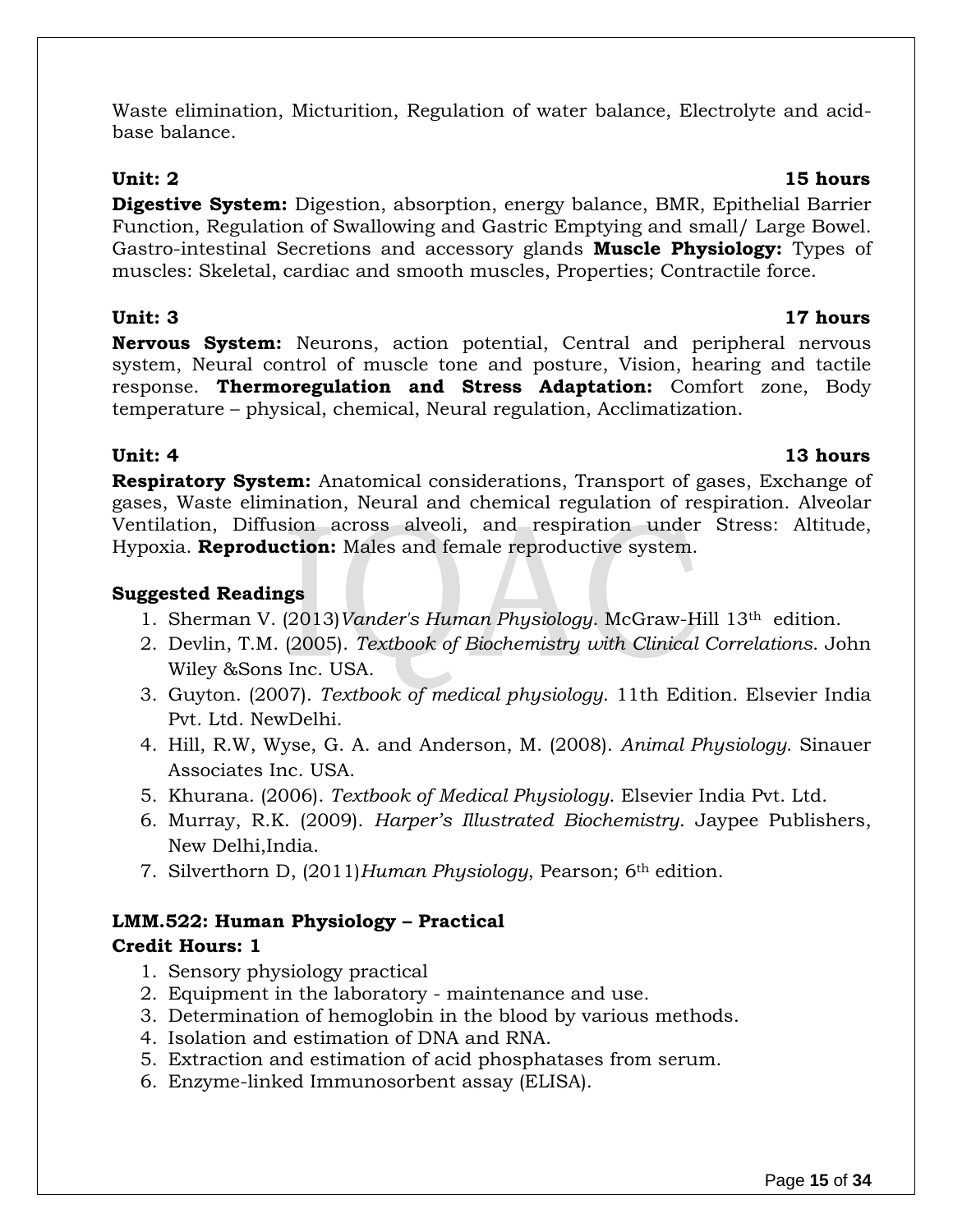- 7. Electrophoresis of egg proteins.
- 8. Determination of urea and uric acid in the urine.
- 9. Estimation of glucose by different methods. \*More practical may be conducted depending on available faculties/facilities.

### **LMM.523: Essentials of Immunology Credit Hours: 4**

**Learning Objective:** The objective of this course is to cover basic concepts of immune system and to understand the concept of immune-based diseases as either a deficiency of components or excess activity as hypersensitivity. The student will be able to understand how immune system is involved in diseases caused by internal or external factors.

#### **Unit: 1 15 hours**

**Immune System:** The cells and organs of immune system. cells of immune system, Humoral immunity-immunoglobulin, basic structure, classes and subclasses, structural and functional relationships, nature of antigen, antigenantibody reaction, antibody diversity, class switching. B and T cell development.

#### **Unit: 2 15 hours**

**Immune Effectors:** Complement system, their structure, functions and mechanisms of activation by classical, alternative and lectin pathway. Th1 and Th2 response, cytokines, Chemokines. interferons, Interlukins.

**Mechanisms of Immune System Diversity:** Structure and functions of Major Histocompatibility Complex (MHC) and Human Leukocyte Antigen (HLA) system, polymorphism, distribution, variation and their functions.

**Immune System in Health and Diseases:** Inflammation, hypersensitivity and autoimmunity, Immunity to microbes, immunity to tumors, AIDS and immunodeficiencies, hybridoma technology and vaccine development associated challenges for chronic and infectious diseases, immunotoxins.

#### **Suggested Readings**

- 1. Kindt, T.J., Osborne, B.A. and Goldsby, R.A. (2007). *Kuby Immunology*. 7th Edition. W.H. Freeman, USA.
- 2. Abbas. (2008). *Cellular and Molecular Immunology*.CBS Publishers & Distributors, India.
- 3. Charles, A. and Janeway, J.R. (1994). *Immunobiology: The immune system in health and disease.* Blackwell Publishing, USA.

#### **Unit: 3 15 hours**

#### **Unit: 4 15 hours**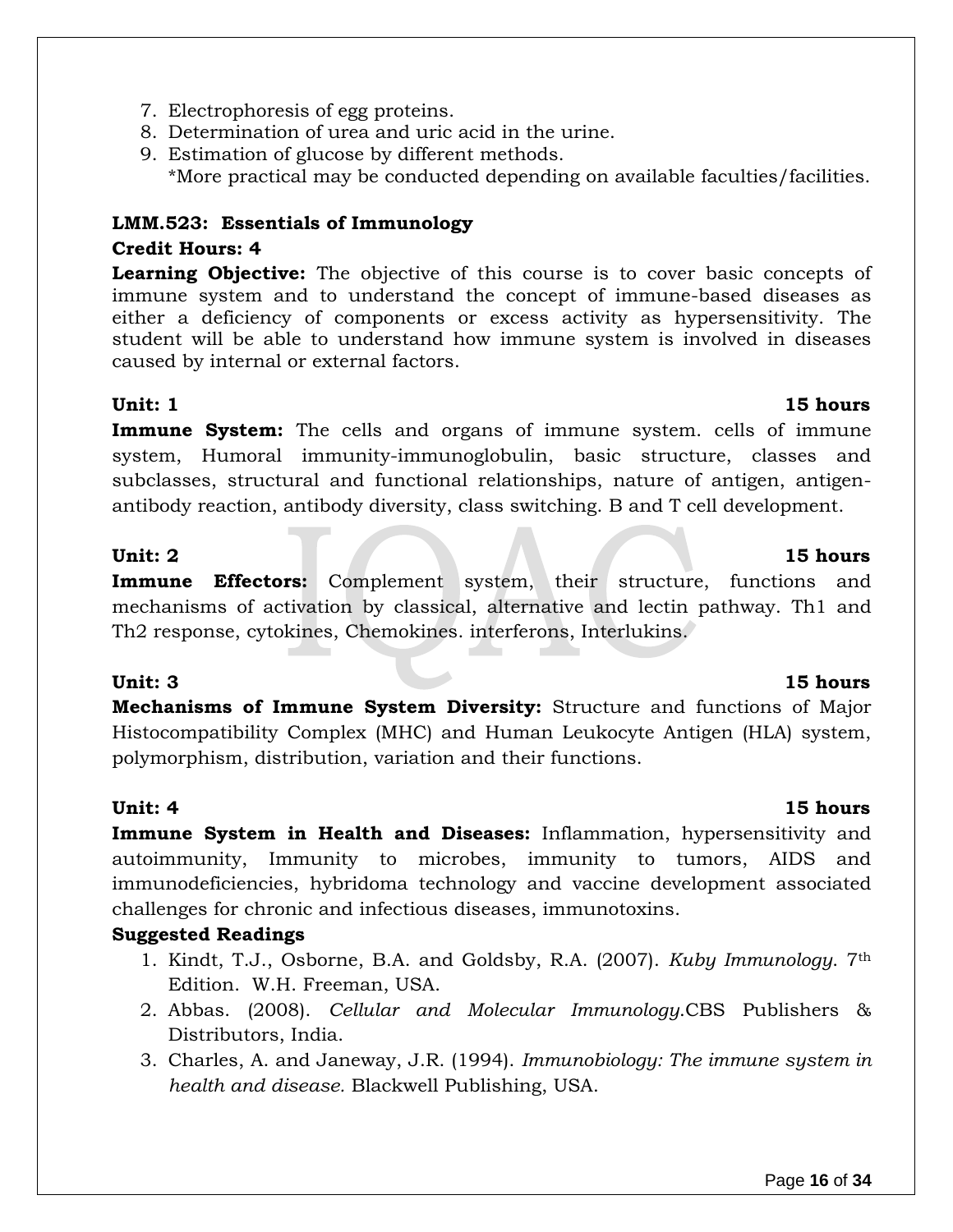- 
- (2013), W.H. Freeman and Company: New York, 2013

### **LMM.524: Techniques in Molecular Medicine Credit Hours: 4**

Blackwell, USA.

**Learning Objective:** This course will help the students to understand basic as well as specialized molecular and cell biology techniques These methods help the students to explore cells, their characteristics, parts, and chemical processes, to learn how molecules control a cell's activities and growth.

#### **Unit 1 14 hours**

**Microscopy:** Light microscopy, phase contrast microscopy, fluorescent microscopy, scanning electron microscopy (SEM/FESEM), transmission electron microscopy (TEM), micrometry and photomicrography, Histochemistry, Scanningprobe microscopy, Atomic force microscopy, CLSM.

#### **Unit: 2 18 hours**

**Nucleic Acids:** Isolation, purification and analysis of nucleic acids. Electrophoresis: Principle of gel electrophoresis, polyacrylamide gel electrophoresis (PAGE and SDS-PAGE), agarose gel electrophoresis, pulse field gel electrophoresis (PFGE) and Two-Dimensional gel electrophoresis. Polymerase chain reaction (PCR): Principle, types and applications, PCR based markers: RAPDs, SSRs, SNPs, ISSRs, and SCARs etc. Blotting techniques: Southern, Northern, Western, Dot blotting and hybridization, DNA fingerprinting.

**Proteins: western blotting,** mass spec, Enzyme Linked Immunosorbent Assay (ELISA), 2D gel electrophoresis, high throughput techniques.

# 6. Paul, W.E. (1993). *Fundamental immunology.* Raven Press, SD, USA.

7. Sawhney, S.K. and Randhir, S. (2005). *Introductory Practical Biochemistry*. Alpha Science International Ltd. New Delhi, India.

4. Delves, P.J., Roitt, I.M. and Seamus, J.M. (2006). *Roitt's Essential* 

5. Elgert, K.D. (2009). *Immunology: Understanding the immune system*. Wiley-

*Immunology (Series–Essentials).*Blackwell Publishers, USA.

- 8. Tizard. (2008). *Immunology: An Introduction*. Cengage Learning, Thompson, USA.
- 9. Owen, Judith A; Punt, Jenni, Stranford, Sharon A. Kuby's Immunology

#### **Unit: 3 14 hours**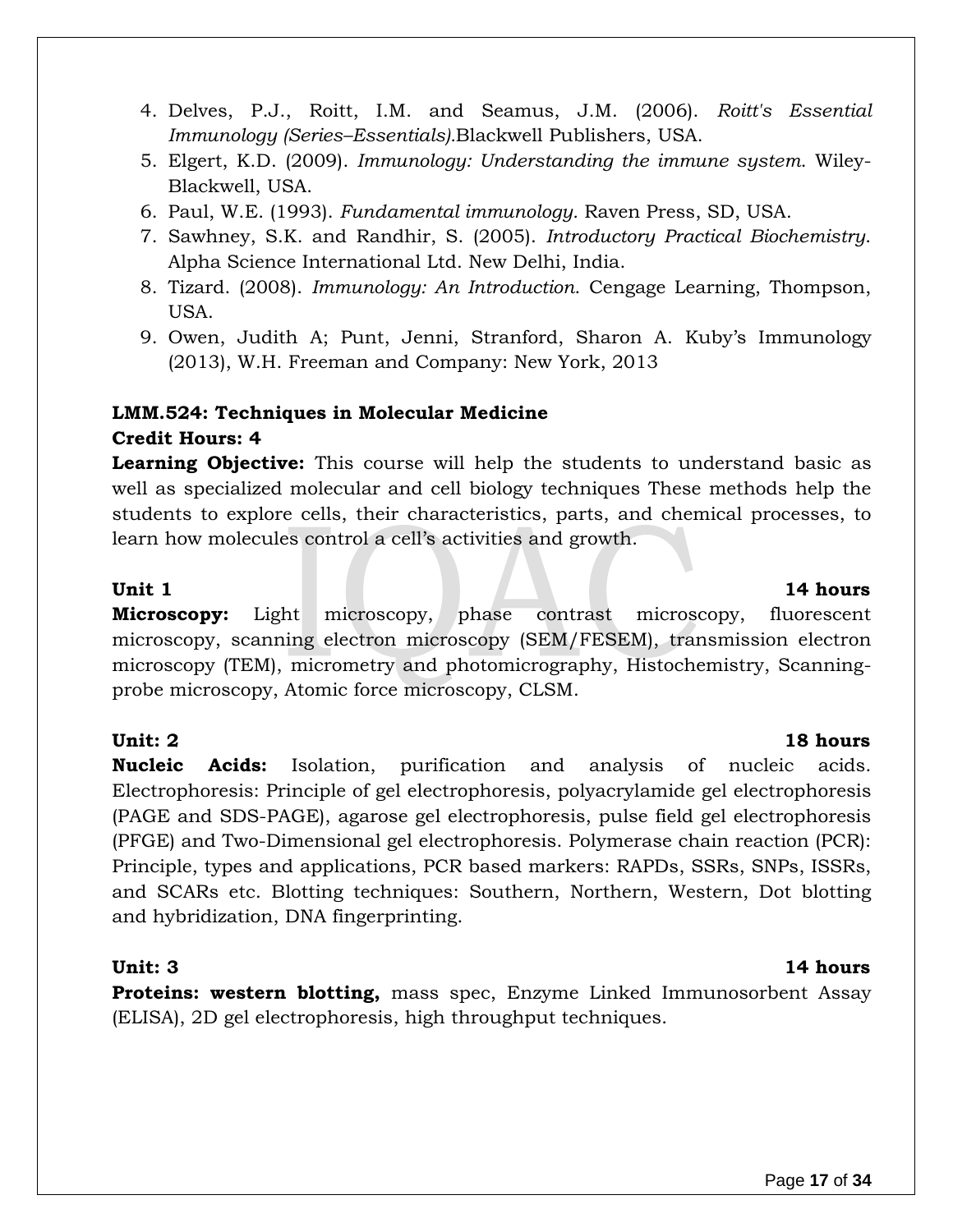#### **Unit: 4 14 hours**

**Cell culture and Related Techniques:** Sterile culture practices, Cell sorting, Hybridoma technology/Production of antibodies, Flow cytometry, Histochemical and Immunotechniques, Immunochemical Techniques, Developing Monoclonal and Polyclonal antibodies, Immunocytochemistry, Radioimmunoassay (RIA),

### **Suggested Readings**

- 1. Brown, T.A. (2010). *Gene cloning and DNA analysis: An Introduction*. 6th Edition, Wiley-Blackwell Publisher, New York.
- 2. Goldsby, R.A., Kindt, T.J. and Osborne, B.A. (2008). *Kuby Immunology.* 6th Edition, W. H. Freeman & Company, San Francisco.
- 3. Gupta, P.K. (2005). *Elements of biotechnology*.Rastogi Publications, Meerut.
- 4. Gupta, S. (2005). *Research methodology and statistical techniques*, Deep & Deep Publications (P) Ltd.New Delhi.
- 5. Lewin, B. (2010). *Genes X*, CBS Publishers & Distributors. New Delhi.
- 6. Nelson, D. and Cox, M.M. (2009). *Lehninger Principles of Biochemistry*. W.H. Freeman and Company, New York.
- 7. Primrose. S.B. and Twyman, R. (2006). *Principles of Gene Manipulation and Genomics.*Blackwell Publishing Professional, U.K.
- 8. Sambrook, J. (2006). *The Condensed Protocols from Molecular Cloning: A Laboratory Manual.*Cshl Press. New York.
- 9. Sambrook, J., Fritish, E.F., Maniatis, T. (2012). *Molecular cloning: A laboratory manual*. Cold Spring Harbor Laboratory Press, New York.
- 10.Sawhney, S.K. and Singh, R. (2005). *Introductory Practical Biochemistry*.Narosa Publishing House, New Delhi.

**Elective Course-I Credit Hours: 4 Students has to choose 1 out of 2 elective course**

#### **LMM.525: Regenerative Medicine Credit Hours: 4**

**Learning Objective:** To teach students the advanced techniques in medicine in gene and molecular therapeutics. The students will understand basic stem cell biology and corresponding requirements for tissue engineering and regenerative medicine.

#### **Unit:** 1 **15 hours**

Basics of cell culture and media, Culturing primary cells and cell lines, suspension and adherent cultures, cell growth, growth inhibition and apoptotic studies,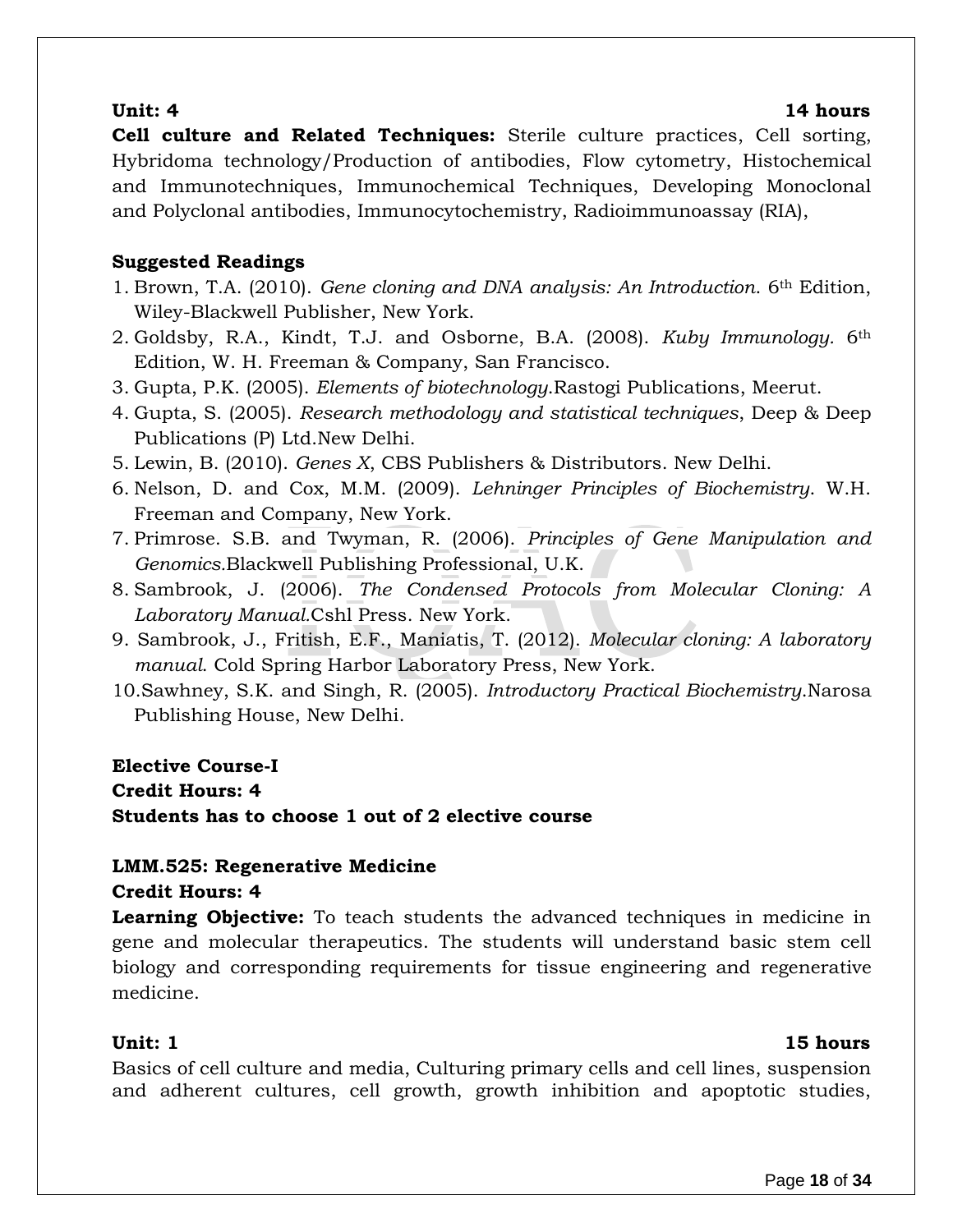Embryo culture, transplantation and teratogens, teratomas, stem cell culture, organ culture, artificial blood, Somatic cell fusion.

**Stem Cells:** Stem cells and their properties, classification of stem cells, *in-vitro*  culture techniques, isolation, identification and characterization of stem cells, stem cells in various organs and in disease conditions.

#### **Unit: 3 15 hours**

**Tissue Engineering:** Principles of tissue culture, tissue and organ culture, extracellular matrices, bioreactors, ethical issues related to stem cell therapies, stem cell banks, bone marrow transplantation.

**Regenerative Medicine:** Modes of tissue and organ delivery, tissue Engineering and transplantation techniques, immunoisolation techniques, regeneration of bone and cartilage, Islet cell transplantation and bio-artificial pancreas, lung regeneration

#### **Suggested Readings**

- 1. Lanza, R., Gearhart,J. (2009). *Essential of Stem Cell Biology*. Elsevier Academic Press.
- 2. Lanza, R., Klimanskaya, I. (2009). *Essential Stem Cells Methods*. Academic Press.
- 3. Mao, J. J., Vunjak-Novakovic (2008). *Translational Approaches in Tissue Engineering & Regenerative Medicine*.Artech House INC Publications.
- 4. Lanza, R. (2007). *Principles of Tissue Engineering, 3rd Edition*. Academic Press.
- 5. Stein. (2011). *Human Stem Cell Technology and Biology: A Research Guide and Laboratory Manual.* Wiley-Blackwell.
- 6. Lanza, R. (2004). *Handbook of Stem Cells, Two-Volume Set: Volume 1- Embryonic Stem Cells; Volume 2-Adult and Fetal Stem Cells*. Academic Press.

### **LHG.525: Human Embryology and Developmental Genetics Credit Hours: 4**

**Course Objectives:** The course aims to make students familiar with the fundamental concepts in developmental genetics and embryology. It will provide a broad and multifaceted training in modern biology, ranging from traditional morphology and experimental embryology to the latest molecular approaches in genetics, cell biology, stem cell biology and biotechnology.

#### **Unit: 2 15 hours**

# **Unit: 4 15 hours**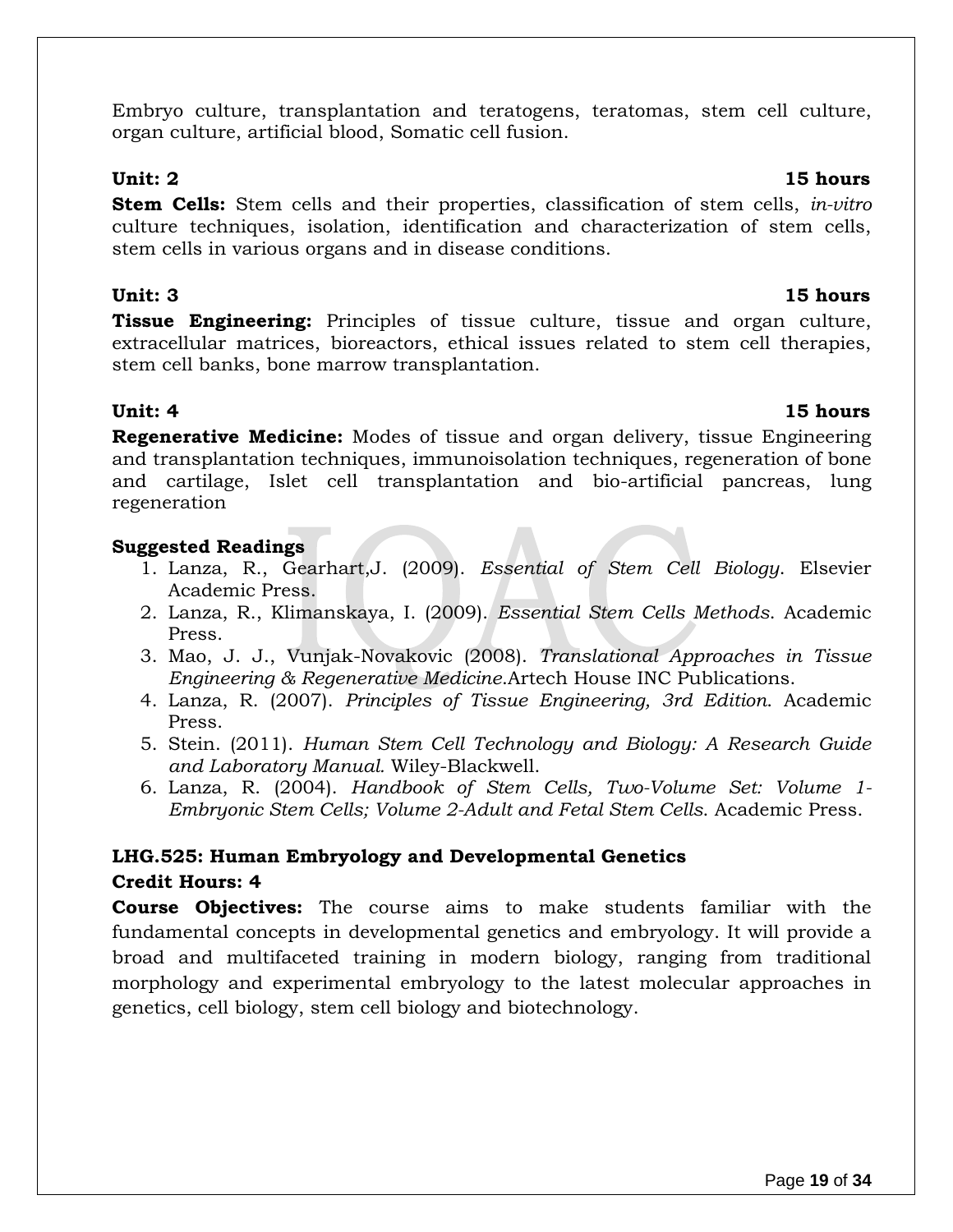**Reproductive Physiology:** Structure and Functions of Adult Human Reproductive organs, Reproductive Endocrinology, Gametogenesis: Formation of male and female gametes, Embryogenesis: Fertilization, Gastrulation and Implantation of Embryo, Lactation.

**Basic Concepts of Development:** Potency, commitment, specification, induction, competence, determination and differentiation; morphogenetic gradients; cell fate and cell lineages; stem cells; genomic equivalence and the cytoplamic determinants; imprinting; mutants and transgenics in analysis of development.

### **Unit: 3 15 hours**

**Regulation of Organ Development:** Genetic and molecular control of development of limbs, Gastrointestinal system and cardiovascular system; Genetics of sex determination in humans and development of urogenital system; Programmed cell death and role of cell death in formation of digits and joints, Genetic and molecular control of development of head and neck region, Formation of nervous system.

**Post-natal Development, Aging and Senescence:** Environmental and genetic factors during maturations, Sex linked changes*,* Deciduous *and p*rimary teeth, Cognitive development ageing: its causes and regulation; Clinical death.

### **Suggested Readings**

- 1. [Green,](http://www.amazon.com/s/ref=ntt_athr_dp_sr_1?_encoding=UTF8&field-author=Douglas%20R.%20Green&ie=UTF8&search-alias=books&sort=relevancerank) D. R. & [Reed](http://www.amazon.com/s/ref=ntt_athr_dp_sr_2?_encoding=UTF8&field-author=John%20C.%20Reed&ie=UTF8&search-alias=books&sort=relevancerank) J. C. (2010). *Apoptosis: Physiology and Pathology*. Cambridge press, UK.
- 2. [Milunsky,](http://www.amazon.com/s/ref=ntt_athr_dp_sr_2?_encoding=UTF8&field-author=Jeff%20Milunsky&ie=UTF8&search-alias=books&sort=relevancerank) J. [&Milunsky,](http://www.amazon.com/s/ref=ntt_athr_dp_sr_2?_encoding=UTF8&field-author=Jeff%20Milunsky&ie=UTF8&search-alias=books&sort=relevancerank) A. (2010). *Genetic Disorders and the Fetus: Diagnosis, Prevention & Treatment*. Willey Blackwell India, New Delhi.
- 3. Nussbaun, R., Roderick, R. M. and Huntington, F.W.(2007). *Genetics in Medicine*. Saunders Elsevier Philadelphia.
- 4. Prakash, G. (2007). *Reproductive Biology*. Narosa Publication House Pvt. Ltd., New Delhi.
- 5. Sadler, T.W., Tosney, K., Chescheir, N.,C., Imseis, H., Leland, J. and Sadler-Redmond, S.,L. (2011).*Langman's Medical Embryology (Longmans Medical Embryolgy).* Lippincott Williams and Wilkins.
- 6. Schaefer, B.*D. (2013). Medical Genetics: An integrated Approach.* McGraw Hill Education, New Delhi.

#### **Unit: 4 15 hours**

#### **Unit: 2 15 hours**

### **Unit: 1 15 hours**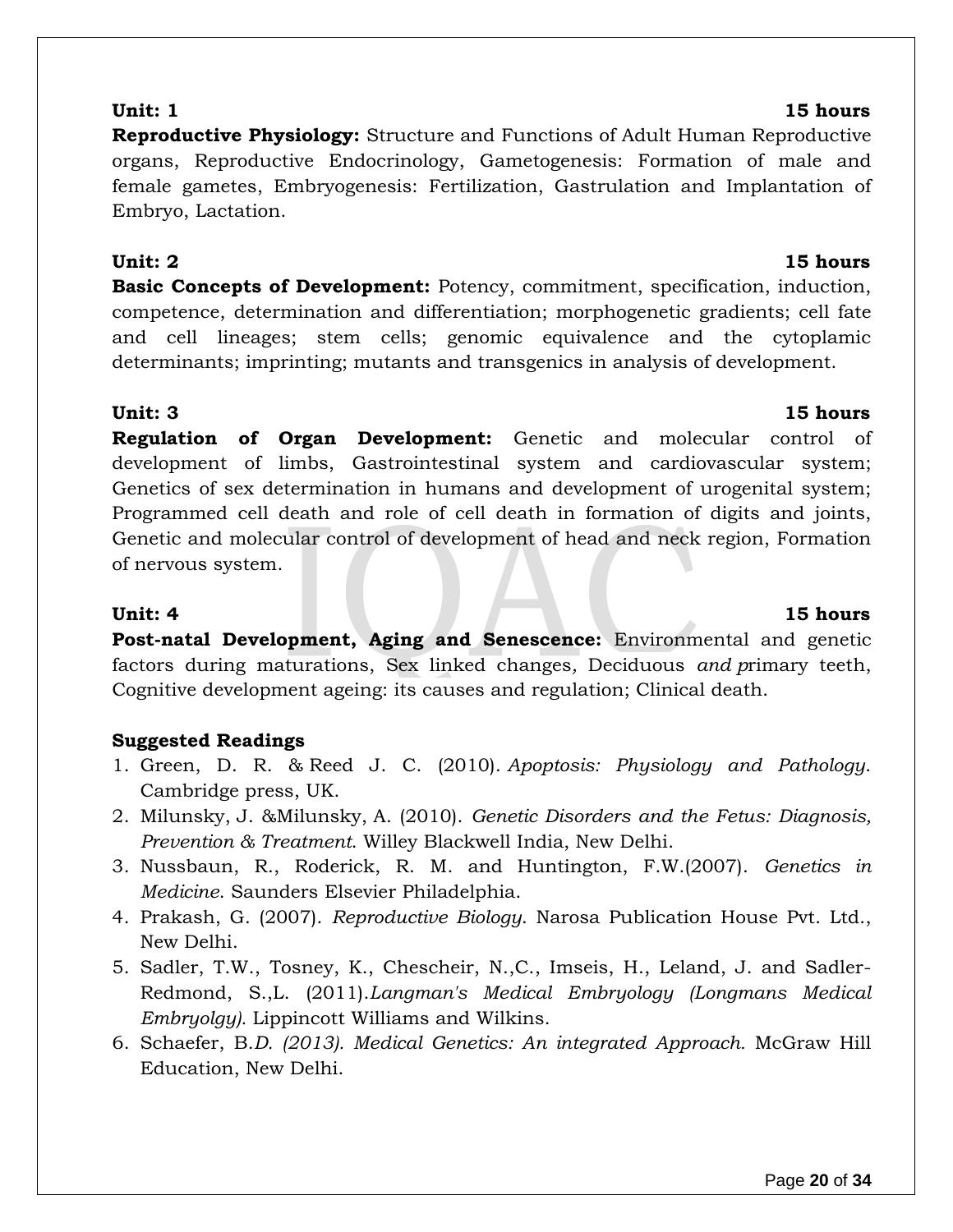7. Tyagi R. (2011). *Understanding Evolutionary Biology*. Discovery Publication House Pvt. Ltd., New Delhi.

### **Elective Course-II Credit Hours: 4 Students has to choose 1 out of 2 elective course**

### **LMM. 526: Molecular and Cellular Oncology**

#### **Credit Hours: 4**

**Learning Objective:** This course is designed to equip the students with a conceptual understanding and advanced comprehension to cope up with the everexpanding role of molecular biology in basic cancer research as well as clinical oncology. The students will learn basics of cancer disease, cell biology of the disease and how modern diagnostic and therapeutics approaches function at molecular level.

#### **Unit: 1 13 hours**

**Fundamentals and Genetics of Cancer:** History, hallmarks of cancer research, cancer classification, Mutagens, carcinogens and gene mutations, Chromosomal aberrations, tumor viruses and discovery of oncogenes, Mechanism of activation of oncogenes, tumor suppressors and oncogenes, familial cancer syndromes, telomere regulation in cancer.

**Signal Transduction in Cancer Progression:** Deregulation of Cell cycle in cancer. Cell signaling in cancer; cancer metabolism; hypoxia and metastasis, angiogenesis, tumor microenvironment. DNA damage and repair defects and their relation to cancer, cancer stem cells.

#### **Unit: 3 16 hours**

**Cancer Detection:** General and organ specific symptoms associated with cancer, techniques for cancer detection, biomarkers for cancer detection of various stages of cancer, population genetics based screening methods, *In-vitro* assays to detect angiogenesis, metastasis, cell proliferation, mice models to study cancer (transgenic, knock-out, knock-in, xenografts and patient derived xenografts), genomic and proteomic approaches to develop better cancer markers.

#### **Unit: 4 15 hours**

**Cancer Therapies and Recent Advances in Cancer Research:** Traditional Chemotherapies, radiotherapy, Onco-surgery, Bone marrow transplantation, stem

#### **Unit: 2 16 hours**

#### Page **21** of **34**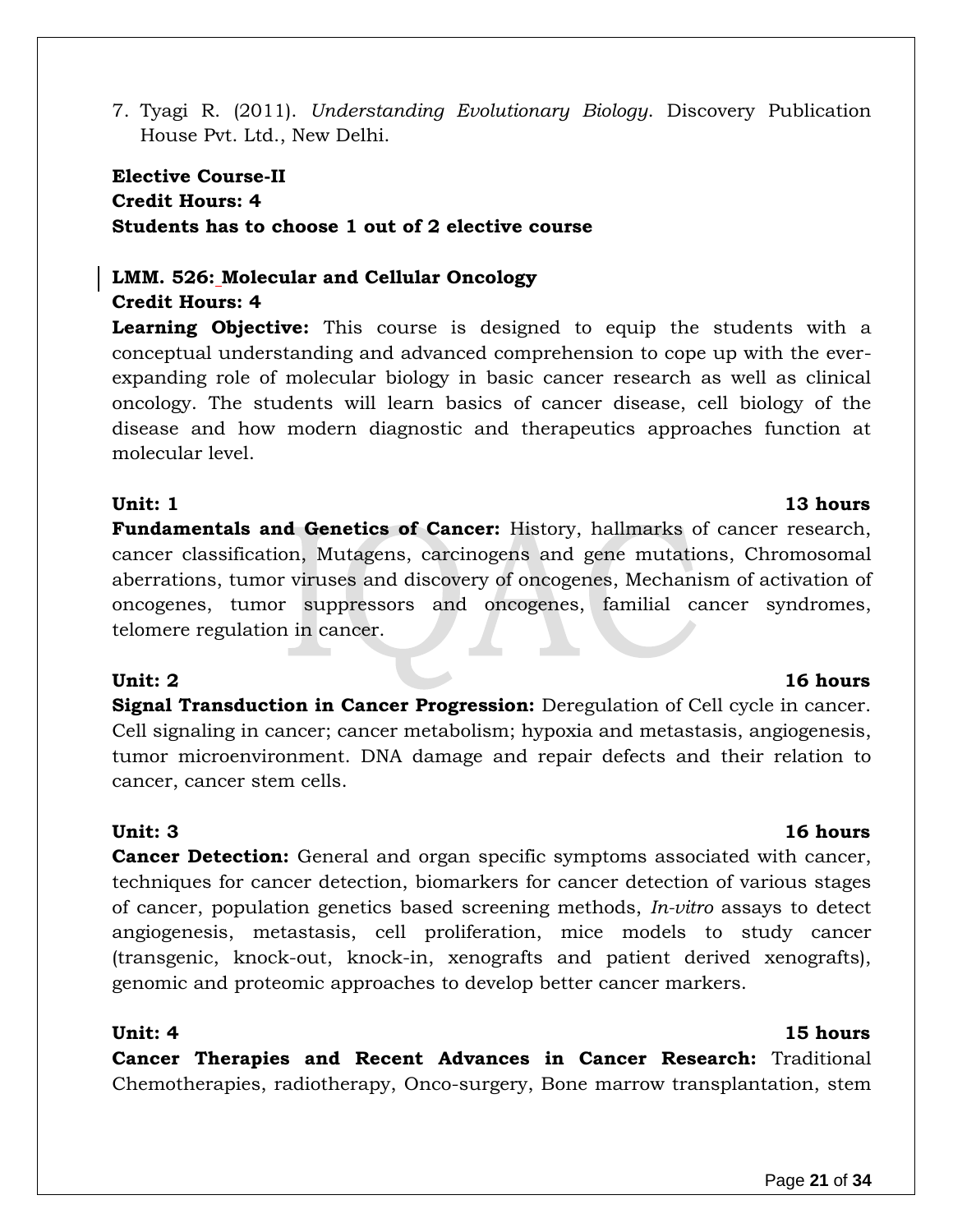cell therapies, Immunotherapy, combinational therapies, natural products as therapeutics, cancer vaccines, gene therapies and delivery vehicles, targeted anticancer therapies, Application of new technologies in prevention, assessing risk, diagnostics and treatment.

#### **Suggested Readings**

- 1. Airley, R. (2010). *Cancer Chemotherapy: basics to clinic.* Willey-Blackwell publishing, New Jersey.
- 2. DeVita, V. T., Hellman, S., Rosenberg, S. A. (2011). *Cancer: Principles and Practice of Oncology.* Lippincot Williams and Wilkins publishers, Philadelphia.
- 3. Enders, G. H. (2010). Cell *cycle deregulation in cancer.* Humana Press, Springer science, New York.
- 4. Grutzmann, R., Pilarsky, C. (2010). *Cancer Gene Profiling: Methods and Protocols*.Humana Press, Springer science, New York.
- 5. Gusev, Y. (2010). *Micro RNA Profiling in Cancer.* Pan Standford publishing pvt.Ltd., Singapore.
- 6. Hiem, S., Mitelman, F. (2009). *Cancer Cytogenetics*. IIIrd edition. Willey-Blackwell publishing, New Jersey.
- 7. Jocelyn, E. K., Elliot, S. G., Stephen, T. K. (2009). *Lewin's Gene X.* Jones &Barlett.
- 8. Wang, E. (2010). *Cancer systems biology*. CRC press, Taylor & Francis group, New York.
- 9. Weinberg, Robert A. (2007). *The Biology of Cancer*. New York: Garland Science

### **Related Web link**

- 1. <http://www.insidecancer.org/>
- 2. <http://www.who.int/cancer/en/>
- 3. <http://www.cancer.gov/>
- 4. [http://www.icmr.nic.in/ncrp/cancer\\_reg.htm](http://www.icmr.nic.in/ncrp/cancer_reg.htm)

### **LHG. 526: Population Genetics and Genetic Epidemiology Credit Hours: 4**

**Course Objectives:** This course will be helpful to the students to conceptualize the existence of genetic variation and speciation. Further, this course will give students exposure towards understanding population health and disease susceptibility*.* 

#### **Unit 1 15 hours**

**Population dynamics and Fundamental of Epidemiology:** Dynamics and conditions of the Hardy-Weinberg law; Selection coefficient and fitness; Heterozygous advantages, Inbreeding and its consequences; Mutation pressure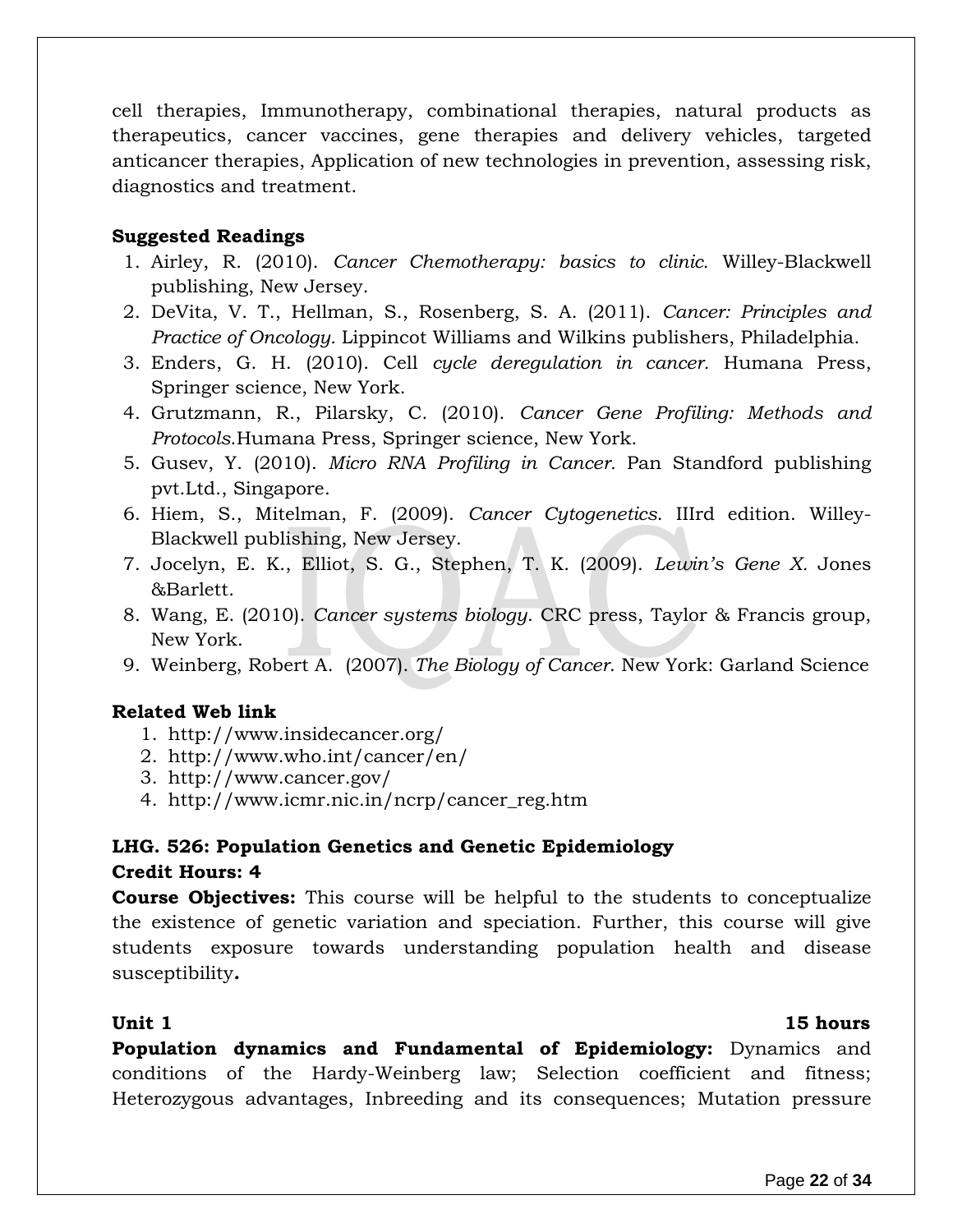and estimation of rates, Genetic load, Selection coefficient and Fitness, Dynamics of migration and genetic drifts.

Introduction of different types of epidemiological studies: Experimental and observational; Cohort studies; Association studies, genome-wide association studies (GWAS), general approaches to access the genetic basis of disease; heritability; basic parameters of epidemiology: frequency, occurrence, prevalence, Incidence; Association; variation;

#### **Unit: 3 15 hours**

**Population and Speciation:** Adaptive radiation; Isolating mechanisms; Speciation; Allopatricity and Sympatricity; convergent evolution; sexual selection; co-evolution.

**Genetic Variation and Inheritance of Complex Traits:** Basics of genetic variation, Genetic markers – SNP, CNV, Indels, VNTR, STR, Microsatellite. Tag markers and Haplotypes, Linkage disequilibrium, Fixation index; Quantitative Genetic analysis; Broad-Sense Heritability and Narrow-Sense Heritability.

#### **Suggested Readings**

- 1. Bhasker, H.V. and Kumar S (2008). *Genetics*. Campus Books International, New Delhi, India.
- 2. Cavalli-Sforza, L.L. and Bodmer, W.F. (2013). *The Genetics of Human Populations.* Dover Publications.
- 3. Hamilton M.B. (2009). *Population Genetics*. Wiley-Blackwell, UK.
- 4. Hedrick P.W.(2011). *Genetics of Populations*. Jones and Bartlett Publishers, Massachusetts.
- 5. Jobling, M., Hollox, E., Hurles, M., Kivisild, T. and Tyler-Smith, C. (2013). *Human Evolutionary Genetics*. Garland Science.
- 6. Knight, J.C. (2009). *Human Genetic Diversity –Functional consequences for Health and Disease*. Oxford University Press, USA.
- 7. Krebs, J.E, Goldstein, E.S. and Kilpatrick, S.T. (2013) *Lewin's Essential Genes*. Jones and Bartlett learning, USA.
- 8. Nielsen, R. and Slatkin, M. (2013). An Introduction to Population Genetics: Theory and Applications. Sinauer Associates, Inc.
- 9. Relethford, J.H. (2012). *Human Population Genetics.* John Wiley & Sons.
- 10. Snusted, D.P., Simmons, M. J. (2010). *Principles of Genetics*. John Wiley & Sons, New York.
- 11. Dawn TM (2011): Genetic Epidemiology (Springer)
- 12. Austin M (2013): Genetic Epidemiology: Methods and Applications, 1<sup>st</sup> Edition (CABI Publishing)

#### **Unit: 2 15 hours**

#### **Unit: 4 15 hours**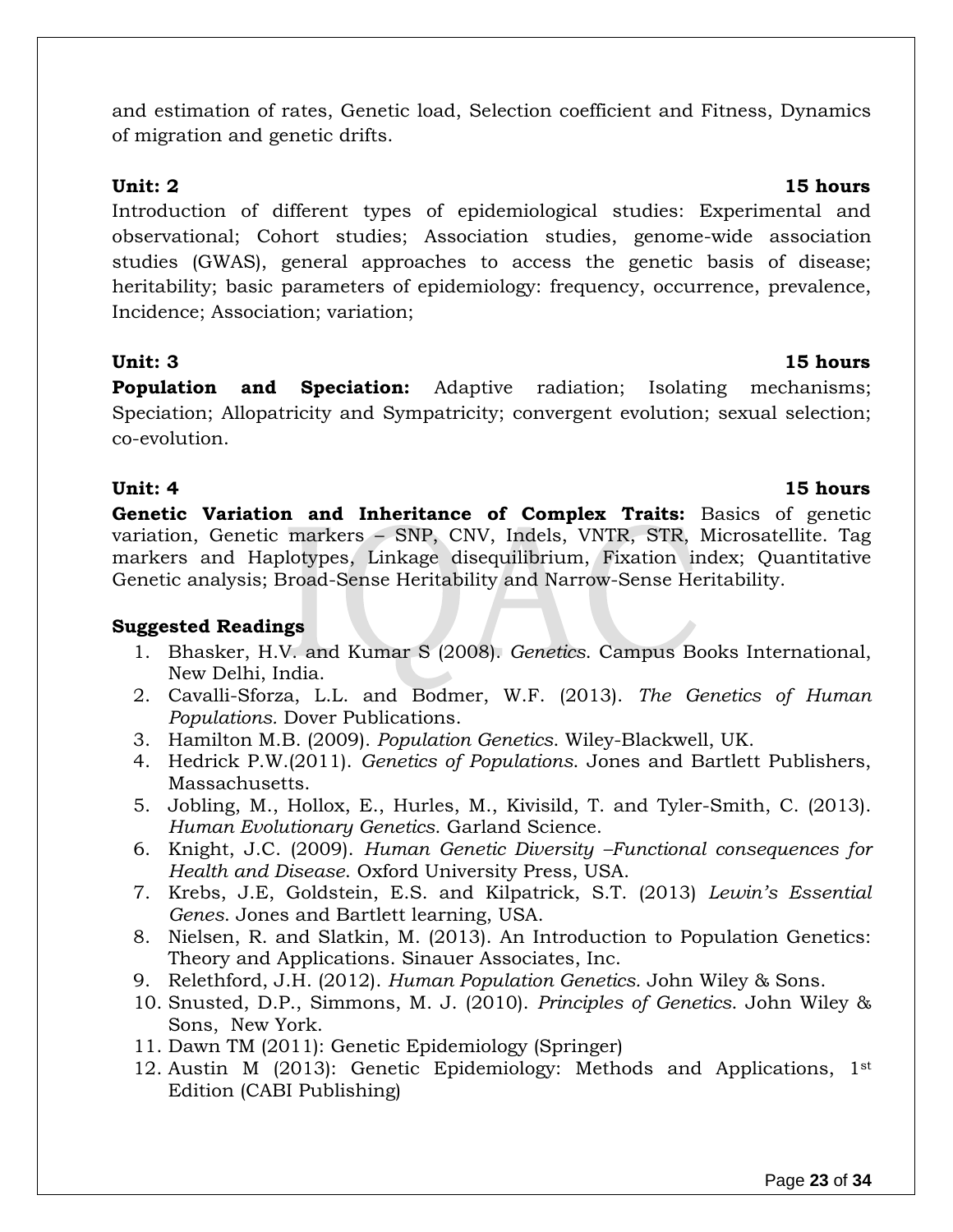#### **Interdisciplinary Courses for Semester-I Credit Hours: 2**

#### **(To be offered by faculties from other centres)**

**Course Code:** Code shall be brought from the department whose course is undertaken by the student.

# **Interdisciplinary Courses offered by Faculty of Molecular Medicine LMM. 515: Introduction to Human Cancers**

### **Credits Hours: 2**

**Course Objective:** The course is designed as an interdisciplinary course to acquaint the students of different streams with basic concepts of cancer biology and understanding about various cancers.

#### **Unit: 1 8 hours**

Cancer Hallmarks, classifications of human cancers, common symptoms and cancer diagnostics.

### **Unit: 2 7 hours**

Tumor suppressor and oncogenes, metastasis, angiogenesis, apoptosis in cancer

Standard cancer therapies: Chemo and radiotherapies, surgery, importance of molecular biology in basic cancer research.

### **Unit: 4 7 hours**

Institutes of national and international importance involved in cancer patient care and basic research, lifestyle changes, stress and cancer

### **Suggested Readings**

- 1. Airley, R. (2010). *Cancer Chemotherapy: basics to clinic.* Willey-Blackwell publishing, New Jersey.
- 2. DeVita, V. T., Hellman, S., Rosenberg, S. A. (2011). *Cancer: principles and practice of oncology.* Lippincot Williams and Wilkins Publishers, Philadelphia.
- 3. Enders, G. H. (2010). *Cell cycle deregulation in cancer.* Humana Press, Springer science, New York.
- 4. Jocelyn, E. K., Elliot, S. G., Stephen, T. K. (2009). *Lewin's Gene X.* Jones &Barlett.
- 5. Wang, E. (2010). *Cancer Systems Biology*. CRC press, Taylor & Francis group, New York.

### **Unit: 3 8 hours**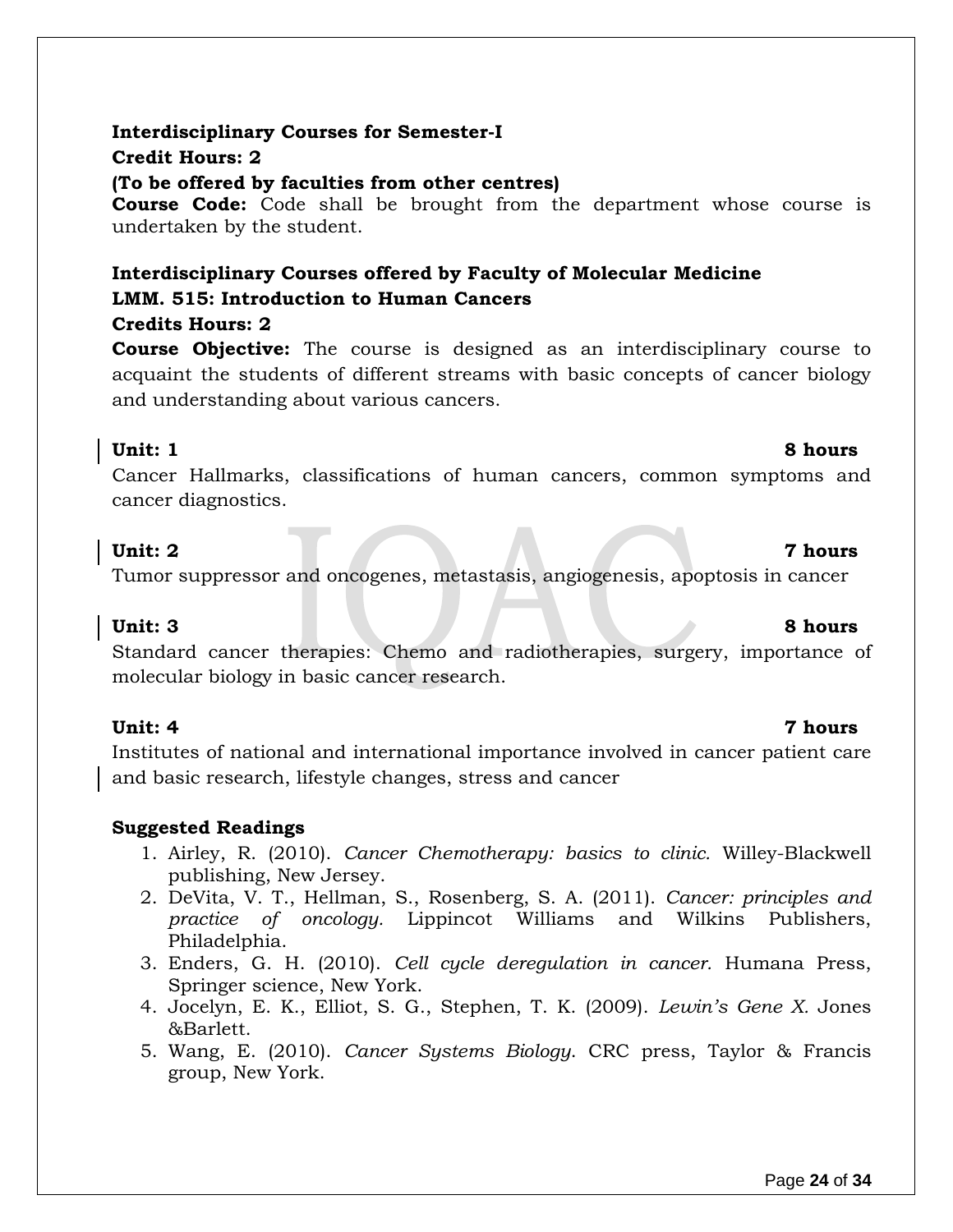6. Weinberg, Robert A. (2007). *The Biology of Cancer*. New York: Garland **Science** 

#### **LMM.542: Seminar-I Credit Hours: 1**

**Learning Objectives:** To read the recent scientific articles and prepare presentation on some recent topic of 'Molecular Medicine' that will be helpful to overcome the presentation related fears and blunders.

#### **MOOC course Credit Hours: 4**

MOOC course of 4 credits may be chosen by student from the list provided by swayam to the Head of the concerned Department. The student is required to submit the pass certificate of MOOC course before the declaration of result. The link for selection of MOOC course is:

<http://ugcmoocs.inflibnet.ac.in/course.php>

### **LMM.551: Molecular Basis of Human Diseases**

#### **Credit Hours: 4**

**Learning Objective:** This course aims to provide students with in-depth knowledge of the basic mechanisms of common human diseases, such as diabetes, obesity, metabolic syndromes and muscle wasting conditions and to prepare them for future translational research. This course focuses on the current molecular mechanisms underlying the pathogenesis of each disease.

#### **Unit: 1 15 hours**

### Molecular basis of the diseases, cardiomyopathies, cancers, chronic inflammatory disorders, including inflammatory bowel disease and rheumatoid, Molecular and genetic basis of Diabetes, Dementia, Schizophrenia, Cancer, Coronary Artery diseases, Hypertension and neuronal disorders such as Autism, Alzheimer's and Parkinson. Mental Retardation.

### **Unit: 2 14 hours**

**Genetic disorders:** various classifications of genetic disorders, Intersex Disorders: Male Pseudo-hermaphrodite (MPH), Female Pseudo-hermaphrodite (FPH), True Hermaphrodites (TH), Mixed gonadal dysgenesis (MGD) & Dysgenetic male pseudohermaphrodite (DMP) and Persistent Mullerian duct syndrome (PMDS), Sickle cell anemia, Thalassemias and Haemophilias and Haematopoietic Malignancies. Muscular Dystrophy.

#### Page **25** of **34**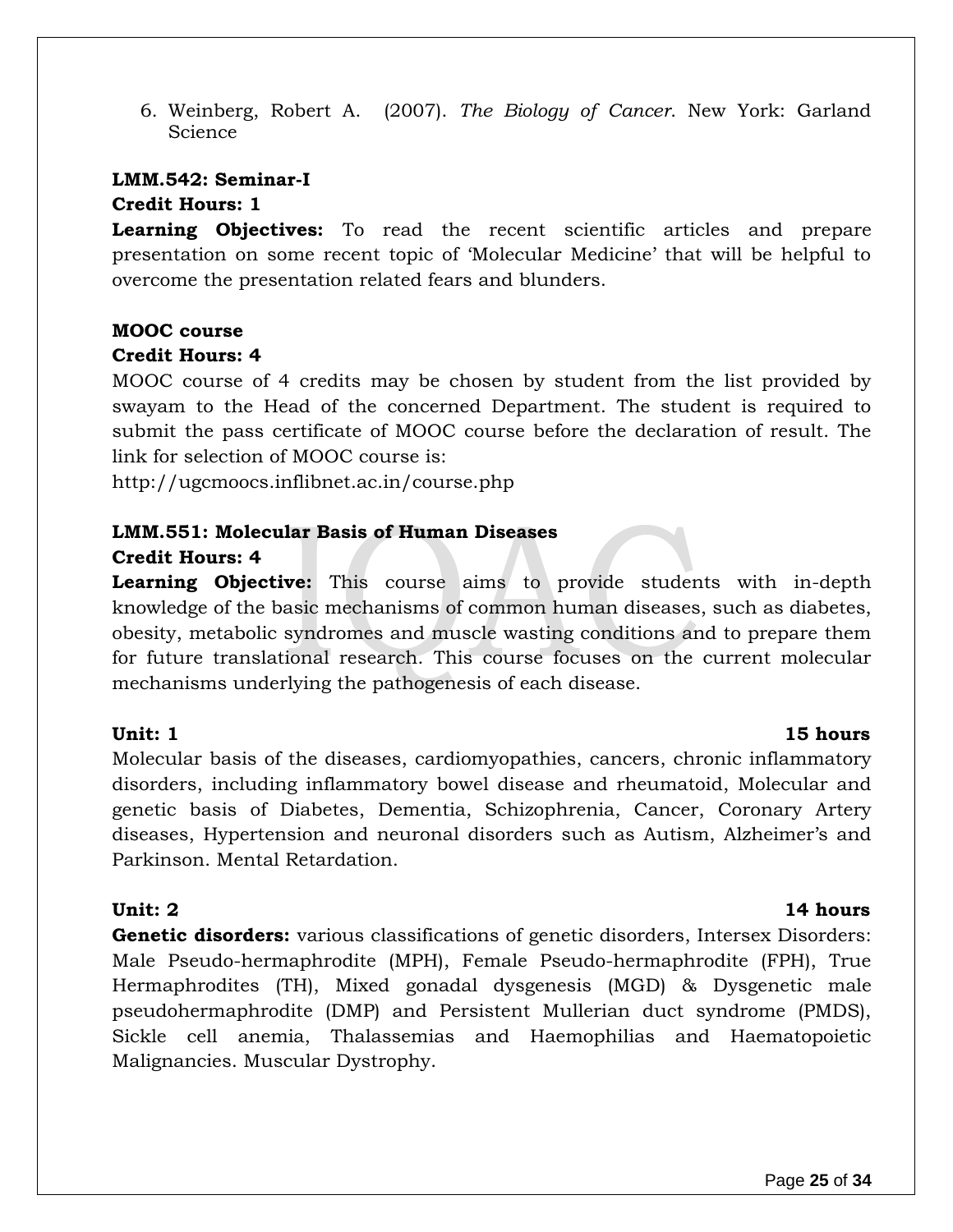**Mechanisms of Infection and Therapeutic Interventions:** Protein and DNA secreting systems and pathogenicity island. Molecular basis of antimicrobial resistance and its detection. Molecular approaches in clinical microbiology, antimicrobial agents; Sulfa drugs; Antibiotics: Penicillins and Cephalosporins; Broad-spectrum antibiotics; Antibiotics from prokaryotes; Antifungal antibiotics; Mode of action; Resistance to antibiotics.

#### **Unit: 4 14 hours**

**Novel therapies for diseases:** Tyrosine kinase inhibitor, Monoclonal antibody, Chemo & Radio, Gene Therapies, problems in gene therapy, ethical and biosafety issues in gene therapies.

### **Suggested Readings**

- 1. Patch, H. S. C. (2009). *Genetics for the Health Sciences*. Scion Publishing Ltd., UK.
- 2. Brown, S. M., (2009). *Essentials of Medical Genomics.*Wiley-Blackwell.
- 3. Jocelyn, E. K., Elliot, S. G., Stephen, T. K. (2009), *Lewin's Gene X*. Jones &Barlett.
- 4. Milunsky, A., Milunsky, J. (2009). *Genetic Disorders and the Fetus: Diagnosis, Prevention and Treatment, 6th Edition*. Wiley-Blackwell publishers.
- 5. Trent, R. J. (2010). *Molecular Medicine, Fourth Edition: Genomics to Personalized Healthcare.* Academic Press.
- 6. Trent, R. J. (2005). *Molecular Medicine: An Introductory Text.* Academic Press.
- 7. Elles, R. and Mountford, R. (2012). *Molecular Diagnosis of Genetic Diseases Series: Methods in Molecular Medicine.*
- 8. Coleman, W. B. and Tsongalis, G. J. (2009). The Molecular Basis of Human Disease. Academic Press.
- 9. Nussbaum, R.L., McInnes, R. Mc., Willard, H.F. (2009). *Genetics in Medicine*. Elsevier Inc., Philadelphia.
- 10. Read A and Donnai D (2007). *New clinical Genetics*. Scion Publishing Lmt., Oxfordshire, UK.

### **LMM.552: Evolutionary and Developmental Biology Credit Hours: 4**

**Learning Objective:** This course will introduce students to the origin of life and developmental processes that lead to the establishment of the body plan of vertebrates and the corresponding cellular and genetic mechanisms. This will allow students to understand organogenesis and histogenesis, as well as pathology related to mechanisms of development and differentiation.

#### **Unit: 3 17 hours**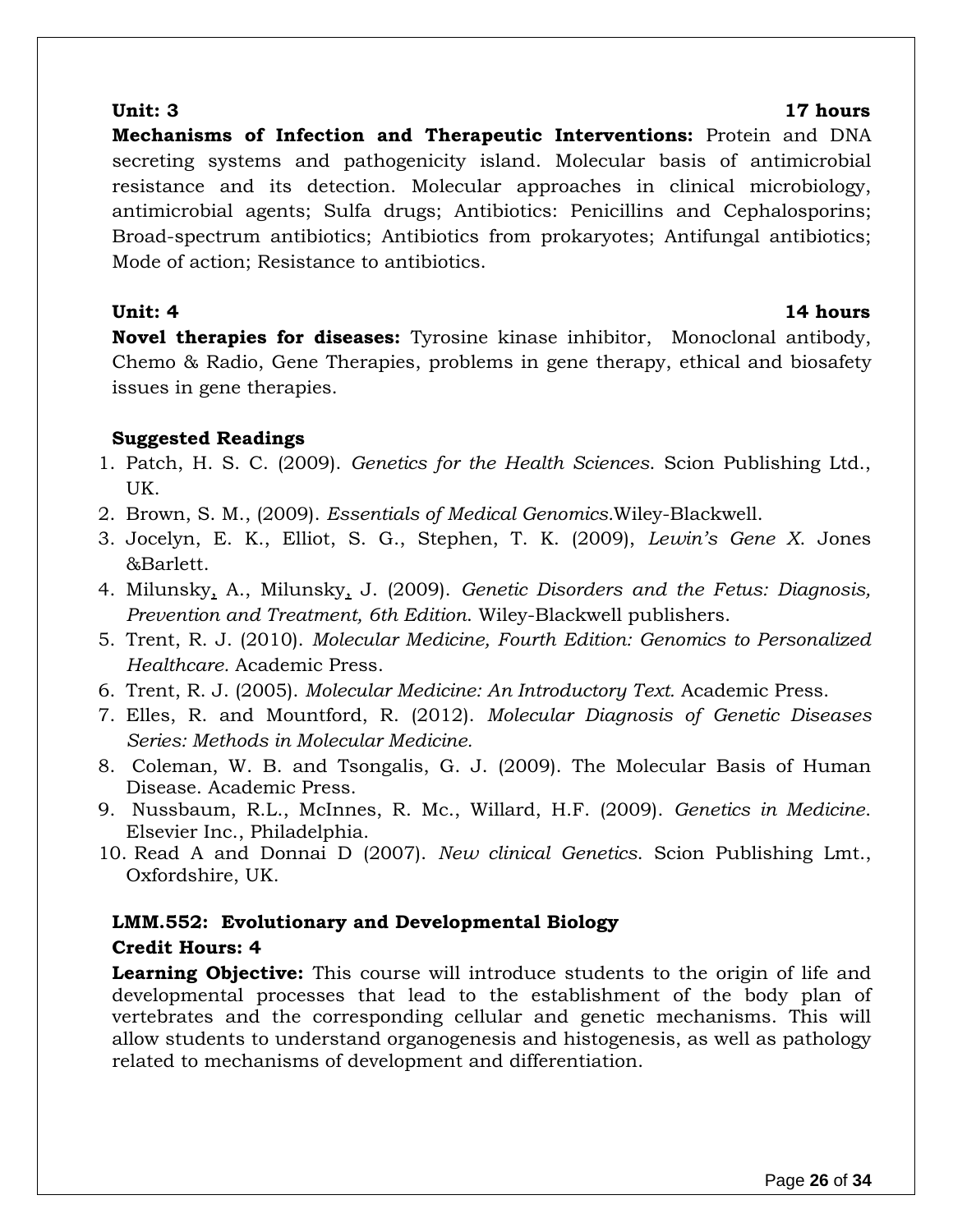**Origin of Life:** Lamarckism, Darwinism, Concepts of variation, adaptation, struggle, Mendelism, Spontaneity of mutations, Theories of phyletic gradualism vs. punctuated equilibria, Modern evolutionary synthesis. Origin of basic biological molecules, Abiotic synthesis of organic monomers and polymers, Concept of Oparin and Haldane, Experiment of Miller (1953), The first cell, Evolution of prokaryotes, Origin of eukaryotic cells, Evolution of unicellular eukaryotes, Anaerobic metabolism, Photosynthesis and aerobic metabolism.

**Paleontology and Molecular Evolution:** The evolutionary time scale, Eras, periods and epoch, Major events in the evolutionary time scale, Origins of unicellular and multicellular organisms, Stages in primate evolution including *Homo sapiens*. Concepts of neutral evolution, Molecular divergence and molecular clocks, Molecular tools in phylogeny, Classification and identification; Origin of new genes and proteins; Gene duplication and divergence.

**Basic Concepts of Development:** Totipotency, Commitment, Specification, Induction, Competence, Determination and Differentiation, Morphogenetic gradients, Cell fate and cell lineages, Stem cells, Genomic equivalence and the cytoplasmic determinants, Imprinting, Mutants and transgenics in analysis of development.

### **Unit: 4 14 hours**

**Gametogenesis, Fertilization and Cell death:** Production of gametes, Cell surface molecules in sperm-egg recognition in animals; Zygote formation, cleavage, blastula formation, embryonic fields, gastrulation and formation of germ layers in animals. Hypersensitive response, functions, relevance with diseases, apoptosis..

### **Suggested Readings**

- 1. Darwin, C.R. (1911). *On the origin of species by means of natural Selection, or preservation of favoured races in the struggle for life*.Hurst Publishers, UK.
- 2. Dawkins, R. (1996). *The Blind Watchmaker*, W.W. Norton & Company Jones and Bartlett Publishers.
- 3. Futuyma, D.J. (2009). *Evolution*. Sinauer Associates Inc. USA.
- 4. Hake, S. and Wilt, F. (2003). *Principles of Developmental Biology*.W.W. Norton & Company, New York, USA.
- 5. Hall, B.K. and Hallgrimsson, B. (2007). *Strickberger's Evolution.*Jones and Bartlett Publishers, India.

#### **Unit: 1 16 hours**

#### **Unit: 2** 14 hours

# **Unit: 3 16 hours**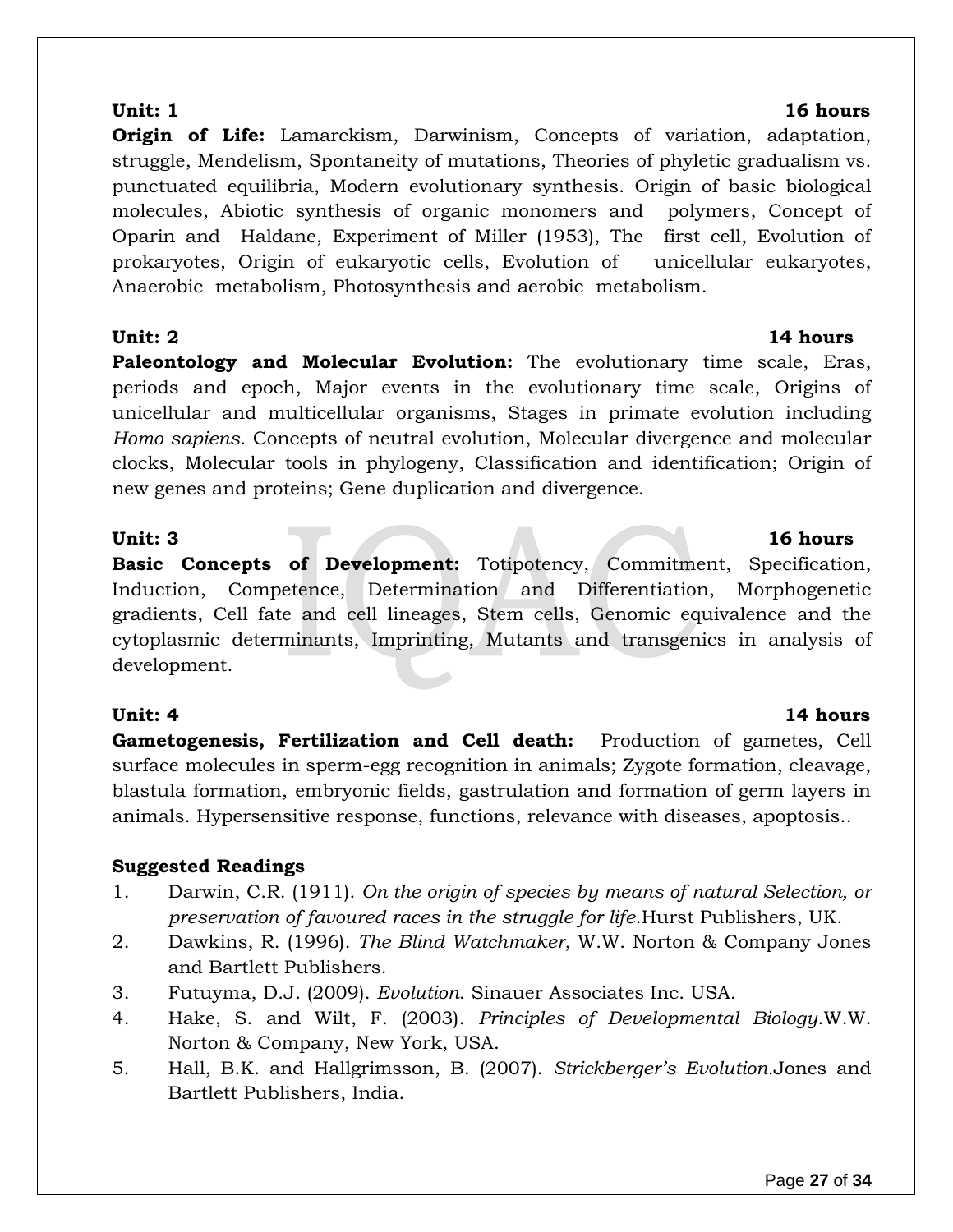Page **28** of **34**

- 6. Lewin, R. (2004). *Human Evolution - An Illustrated Introduction*.Wiley-Blackwell, USA.
- 7. Scott, F. and Gilbert, S.F. (2010). *Developmental Biology*. Sinauer Associates, Inc. USA.
- 8. Slack, J.M.W. (2005). *Essential Developmental Biology*, Wiley-Blackwell, USA.

### **LMM.553: Molecular Endocrinology and Signal Transduction Credit Hours: 4**

**Learning Objective:** The course is designed to teach the basics of endocrine system and signal transduction at physiological levels and their role in various cellular processes. Various pathways deregulated during disease manifestation will also be discussed in detail.

#### **Unit: 1** 15 hours

History, endocrine glands, and hormones as chemical messengers, stimulus for hormone release: change in homeostasis, sensory stimulus and others.

#### Unit: 2 15 hours

**Cell Signaling and Mechanism of Hormone Action:** Receptor study, Binding affinity, specificity, Scatchard plot and purification. G protein linkedreceptor family; Signal transduction pathways involving G-proteins, Adenylcyclases,  $Ca^{+2}$ ,Phosphoinositides, PI-3 Kinase, DAG, cAMP, cGMP, NO, Protein kinases (A,B,C,G), Phosphoprotein phosphatases &Phosphodiesterases. Receptor tyrosine kinase family- EGFreceptor family, Insulin receptor family, & Cytokine/erythropoietin receptor family associated with non-receptor Tyrosine kinase (Signal transduction pathways involving: SH2 proteins, Ras, IRS-1, Raf, MEK, MAP kinase, JAK-STAT pathway).

**Hormones:** Structures, Receptor type, Regulation of biosynthesis and release (including feedback mechanism). Physiological and Biochemical actions, & Pathophysiology (hyper & hypo secretion). Hypothalamic Hormones: CRH, TRH, GnRH, PRL/PRIH, GHRH/GHRIH. Pituitary Hormones - Anterior Pituitary hormones- Growth hormone, Prolactin, POMC peptide family, LH, FSH, TSH; Posterior Pituitary: Vasopressin, Oxytocin, reproductive hormones, Other organs with endocrine function: Heart (ANP), Kidney (erythropoietin), Liver (Angiotensinogen, IGF-1), Adipose tissue (Leptin, adiponectin).

#### **Unit: 4** 15 hours

**Endocrine disorders:** Gigantism, Acromegaly, dwarfs, pigmies; Pathophysiology: Diabetes insipidus. Thyroid Hormone (include biosynthesis) Goiter, Graves disease, Cretinism, Myxedema, Hashimoto's disease. Pancreatic Hormones:

### **Unit: 3 15 hours**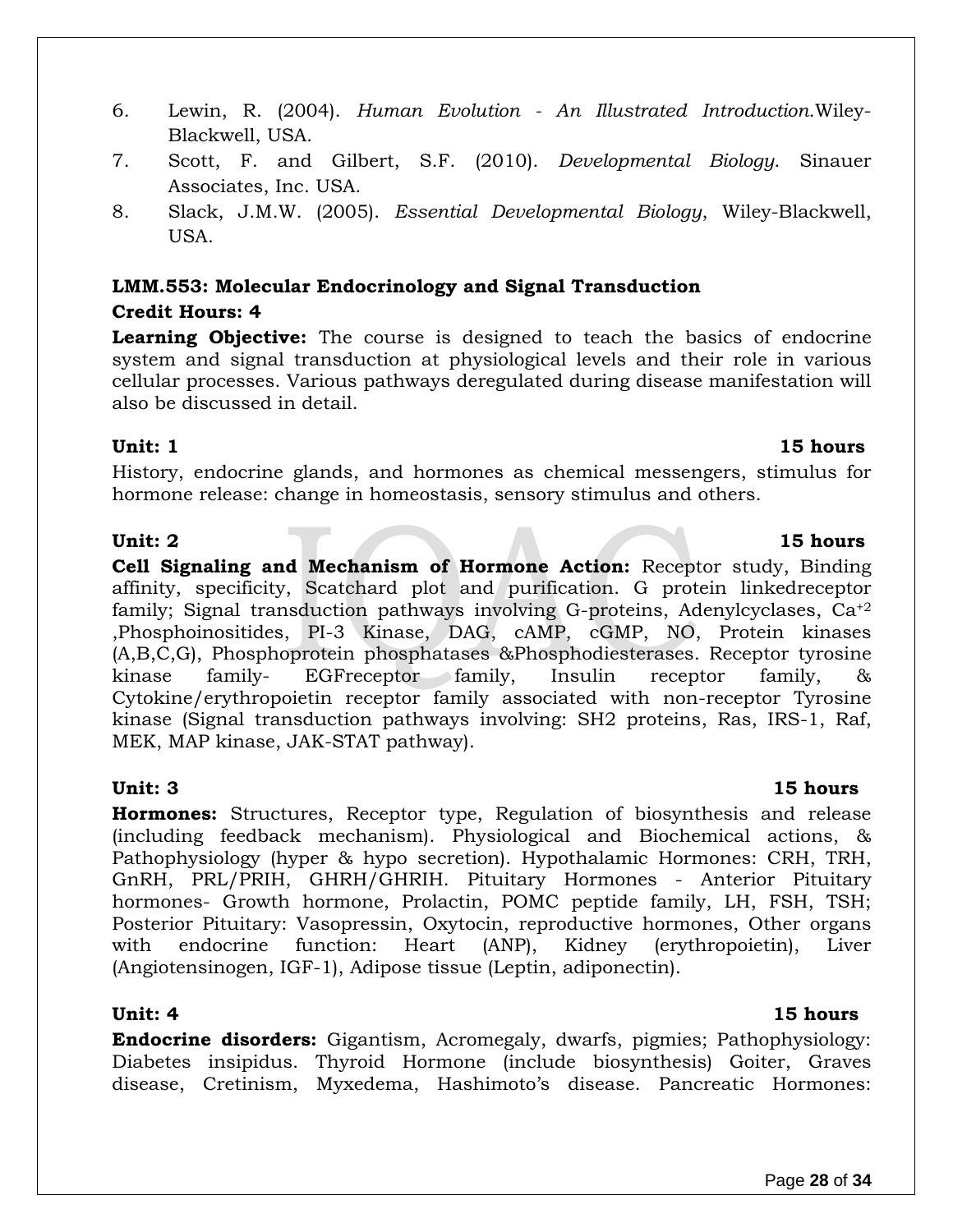Insulin, Glucagon, Diabetes type I & II. Hormones associated with obesity: Ghrelin, Leptin.

#### **Suggested Readings**

- 1. Norris, D.O., and Carr, J.A. *Vertebrate Endocrinology*, 5th Edition. Academic Press, 2012.
- 2. Nelson, David L., and Cox, Michael M., Lehninger *Principles of Biochemistry*, 5th Edition. WH Freeman & Company, New York, 2008.
- 3. Widmaier, E.P., Raff, H., and Strang, K.T. *Vander's Human Physiology*, 13th Edition. McGraw-Hill Higher Education, 2013.
- 4. Lodish, H., Berk, A., Kaiser, C.A., Krieger, M., Bretscher, A., Ploegh, H., Amon, A., and Scott, M.P. *Molecular Cell Biology*, 7th Edition. W.H. Freeman, 2012

#### **LMM.599: Research Project**

#### **Credit Hours: 4.**

**Learning Objective:** The objective of dissertation part-I would be to ensure that the student learns the nuances of the scientific writing. Herein the student shall have to write his synopsis including an extensive review of literature with simultaneous identification of scientifically sound (and achievable) objectives backed by a comprehensive and detailed methodology.

**Evaluation criteria:** Thesis will be evaluated as per the University policy. The final result of the project will be on five-point scale and evaluated as **excellent, very good, good, average and unsatisfactory**.

**Transaction mode:** Lecture, Demonstration, lecture cum demonstration, group discussion, tutorial, problem solving, experimentation, SOLE (for selected few topics apart from syllabus), project method, problem solving, case study, selflearning, MCQ solving.

### **LMM.571: Genetic Engineering and Recombinant Therapeutics Credit Hours: 4**

**Learning Objective:** This course will introduce modern tools for genetic engineering and students will learn cutting edge molecular engineering. Course deals with the basics of genetic engineering, the methodology of gene manipulation, and the implications of genetic engineering.

#### **Unit: 1 15 hours**

**Basics of Genetic Engineering:** Gene manipulation tools for molecular cloning, restriction enzymes their types, cohesive and blunt and ligation, linkers, adaptors,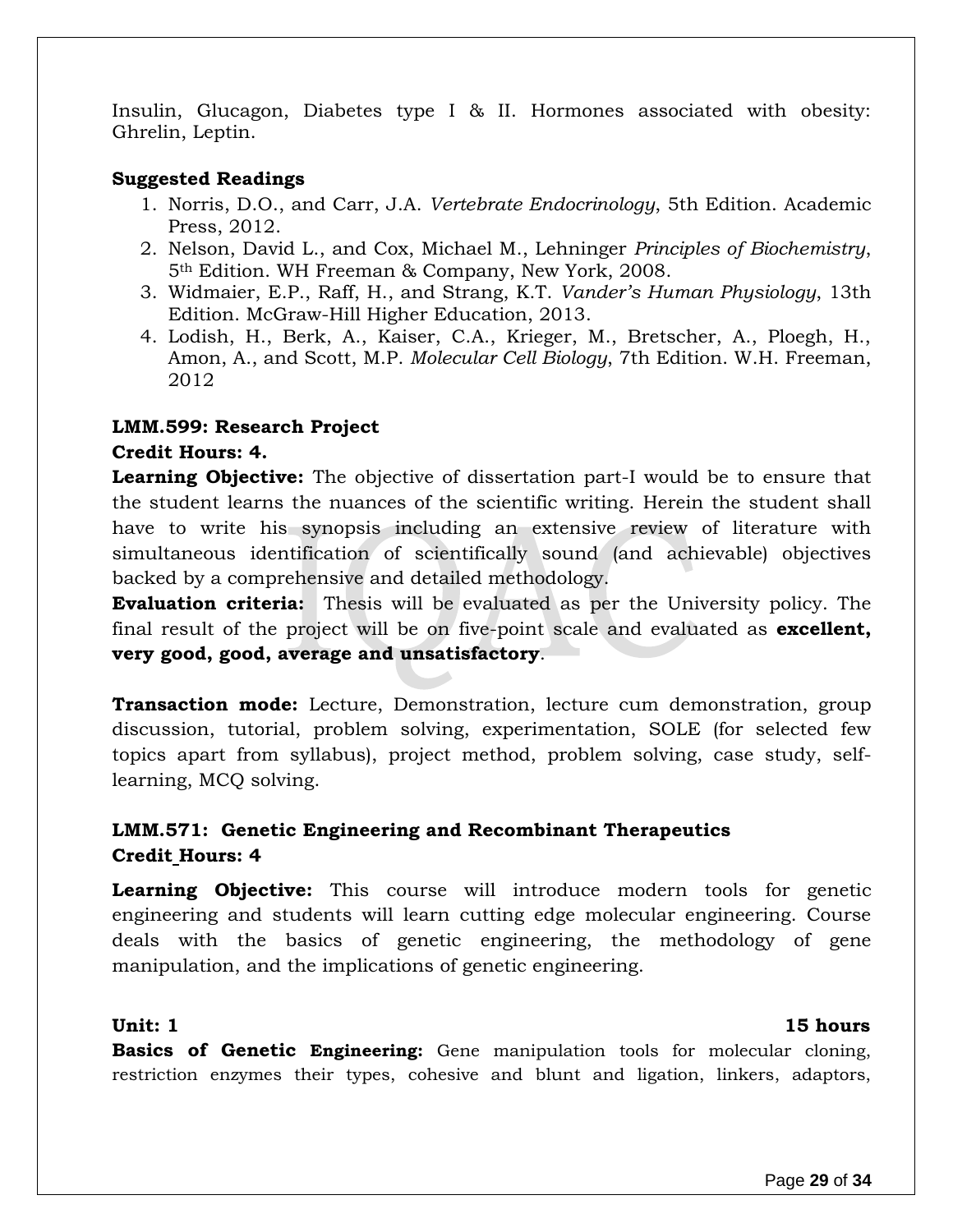homopolymeric tailing, transformation, transfection: chemical and physical methods, sequencing and clone confirmation, expression opimization, *in-silico* methods of design.

**Gene Cloning Vectors:** Plasmids, bacteriophages, cloning in M13 mp Vectors, phagemids, Lamda vectors; insertion and replacement vectors, EMBL,  $\lambda$  DASH,  $\lambda$ gt10/11, λZAP etc. Cosmid vectors, Site directed mutagenesis.

**Unit: 3 17 hours Expression Vectors:** Artificial chromosome vectors (YACs, BACs), Animal virus derived vectors-Sv-40, caccinal/bacculo& retroviral vectors. Expression vectors;pMal, GST, PET – based vectors. Protein purification; His-tag, GST-tag, MBP-tag.Restriction proteases, intein-based vectors. Inclusion bodies methodologies to reduce formation of inclusion bodies, *baculovirus* and pichia vectors system.Site Directed Mutagenesis.

**Unit: 4 15 hours Techniques and Applications of recombinant DNA technology:** Isolation and Detection of DNA, RNA and proteins by Southern blotting, Northern blotting, Western blotting and *in situ* hybridization, Yeast two hybrid system, phage display, characterization of expressed proteins through various biophysical, biochemical methods, applications rDNA in diagnosis of pathogens and abnormal genes, transgenic animals for production of proteins and pharmaceuticals, Biosafety and Ethical considerations in genetic engineering.

### **Suggested Readings**

- 1. R.W. Old & S.B. Primrose (2007) *Principles of Gene Manipulation* 7th Edition Blackwell science.
- 2. Bernard R. Glick & Jack J. Pasternak. (2010) *Molecular Biotechnology* 4th Edition ASM Press Washington.
- 3. James, Watson Micheal Gilman Jan Witkowsk (2007) *Recombinant DNA* 3rd edition, CSHL, New York.
- 4. Cokin Rateldge and Bjorn Christiansen, (2006) *Basic Biotechnology* 3rd edition Cambridge University press.
- 5. John E. Smith. (2009) *Biotechnology* 5th Edition by Cambridge University press.
- 6. *Molecular Biology* of Gene 6th Edition by Watson CSHL Press New York.
- 7. Sambrook& Russell *Molecular cloning* , CSHL Press, New York.
- 8. David &Freifelder John &Barlett (2008) *Molecular biology* 2ndEdition ,Narosa publishing , New Delhi.

#### **Unit: 2 13 hours**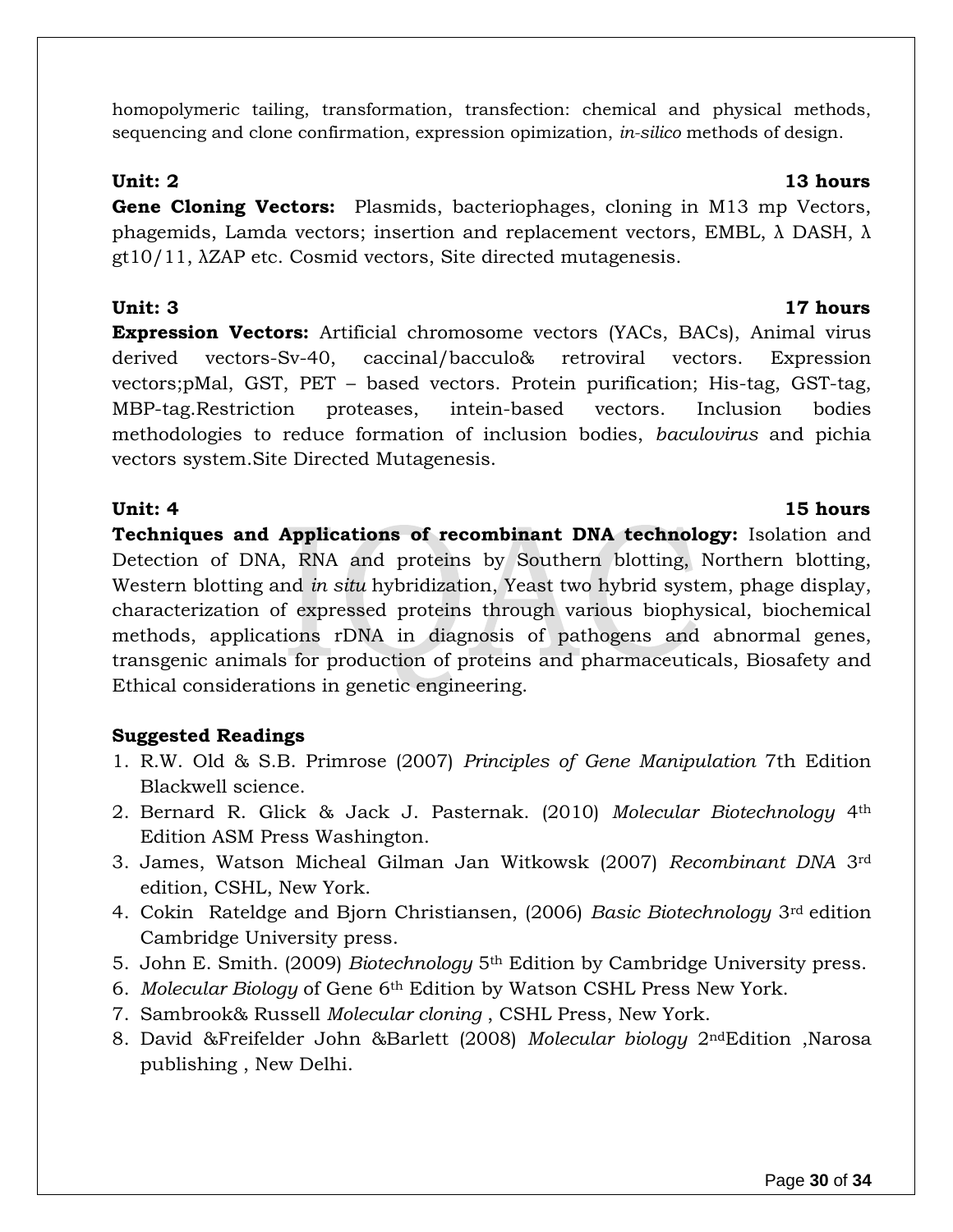#### **Related Weblinks**

- 1. <http://www.genengnews.com/ontheweb.asp>
- 2. <http://www.ige-india.com/>
- 3. <http://www.icgeb.org/~bsafesrv/>
- 4. <http://www.livescience.com/32648-whats-genetic-engineering.html>

### **LMM.572: Advanced Practical Course in Molecular Medicine Credit Hours: 3**

**Learning Objectives:** The aim of this course is to train students in techniques specific and relevant to Molecular Medicine.

- 1. **Molecular Medicine:** Introduction to advanced instrumentation like confocal microscope, flow cytometer, real time PCR etc., Cell culture techniques, MTT based cytotoxicity assay, Measurement of cellular ROS, Western Immunoblotting, Real Time PCR and data analysis, Flow cytometer based cell analysis
- 2. **Bioinformatics:** PCR and RT-PCR primer designing; global and local sequence alignment, Sanger sequencing data analysis; data mining, comparative modeling; docking; protein-ligand; structure-based drug design; virtual screening, molecular phylogenetics.

\*Practical will be conducted depending upon the available facility/faculty

### **LHG.573. Practice in Life Sciences-I**

#### **Credit Hours: 2**

**Learning Objectives:** Preparatory classes will be taken to improve skills for reasoning bases MCQ for examinations such as UGC CSIR-NET, GATE, ICMR and DBT-JRF examinations. Series of scheduled MCQ based test paper solving and test serious will be conducted.

#### **Unit: 1**

### **Credit Hours: 7**

**Molecules and their interaction relavent to biology**: Structure of atoms, molecules and chemical bonds, composition, structure and function of biomolecules, stablizing interactions, principles of biophysical chemistry, bioenergetics, glycolysis, oxidative phosphorylation, coupled reaction, group transfer, biological energy transducers, principles of catalysis, enzymes and enzyme kinetics, enzyme regulation, mechanism of enzyme catalysis, isozymes, conformation of proteins (ramachandran plot, secondary structure, domains, motif and folds), conformation of nucleic acids stability of proteins and nucleic acids, metabolism of carbohydrates, lipids, amino acids nucleotides and vitamins.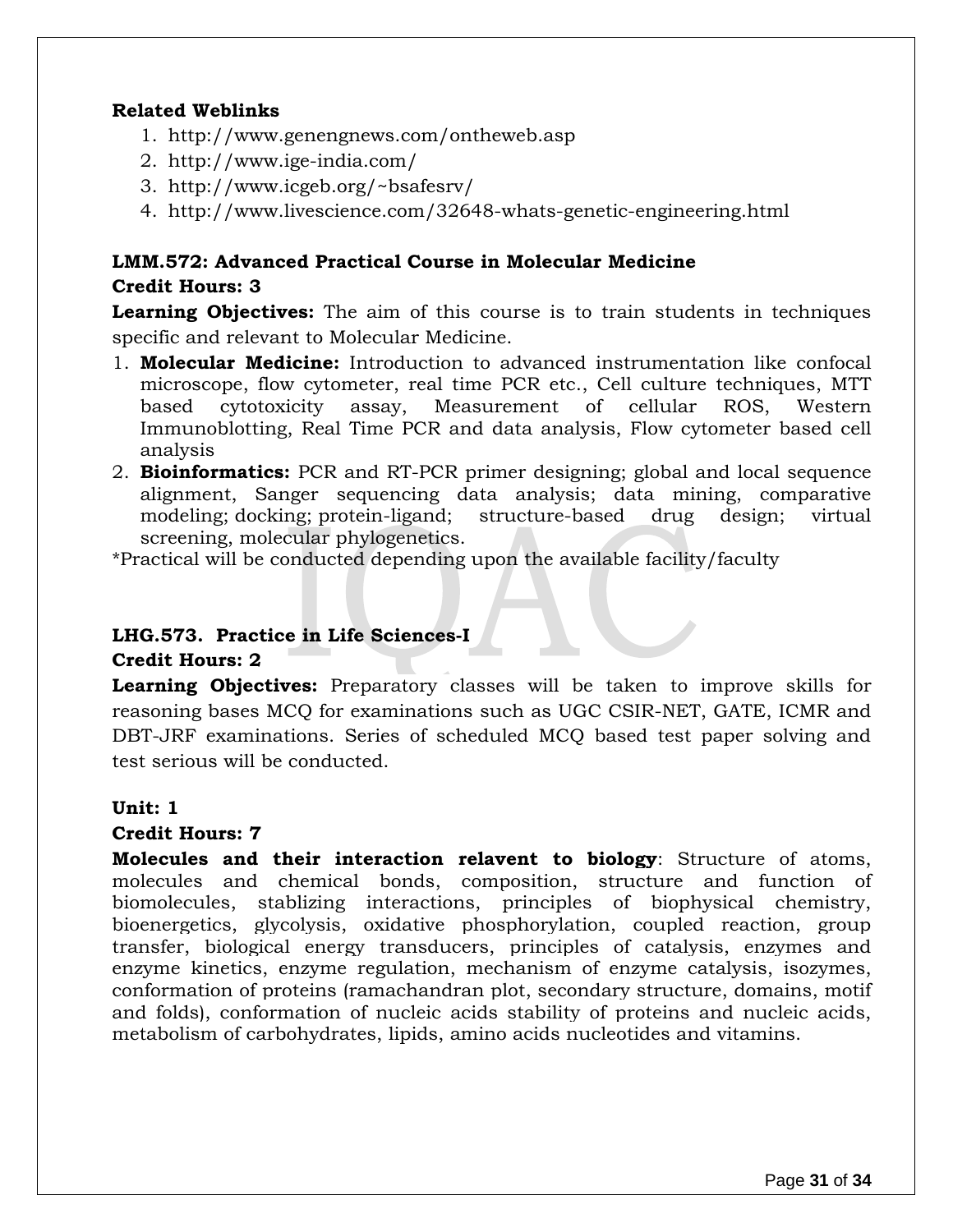### **Unit: 2 Credit Hours: 10**

**Cellular organization**: Membrane structure and function, structural organization and fu nction of intracellular organelles, organization of genes and chromosomes, cell division and cell cycle, dna replication, repair and recombination, rna synthesis and processing, protein synthesis and processing, control of gene expression at transcription and translation level, cell communication and cell signaling.

#### **Unit: 3**

#### **Credit Hours: 8**

**Innate and ada ptive immune system:** cells and molecules involved in innate and adaptive immunity, antigens, antigenicity and immunogenicity. B and t cell epitopes, structure and function of antibody molecules, MHC molecules, antigen processing and presentation, activation and differentiation of B and T cellshumoral and cell - mediated immune responses, primary and secondary immune modulation, the complement system, toll - like receptors, cell - mediated effector functions, inflammation, hypersensitivity and autoimmunity, immune response during bacterial (tuberculosis), parasitic (malaria) and viral (HIV) infections, congenital and acquired immunodeficiencies, vaccines.

#### **Unit: 4**

#### **Credit Hours: 5**

**Developmental biology**: Basic concepts of development, gametogenesis, fertilization and early development, programmed cell death, aging and senescence

### **LHG.574. Practice in Life Sciences-II**

### **Credit Hours: 2**

**Learning Objectives:** Preparatory classes will be taken to improve skills for reasoning bases MCQ for examinations such as UGC CSIR-NET, GATE, ICMR and DBT-JRF examinations. Series of scheduled MCQ based test paper solving and test serious will be conducted.

### **Unit: 1**

#### **Credit Hours: 8**

**System physiology – animal:** Blood and circulation, cardiovascular system, respira tory system, nervous system, sense organs, excretory system, thermoregulation, stress and adaptation, digestive system, endocrinology and reproduction

**Unit: 2 Credit Hours: 5**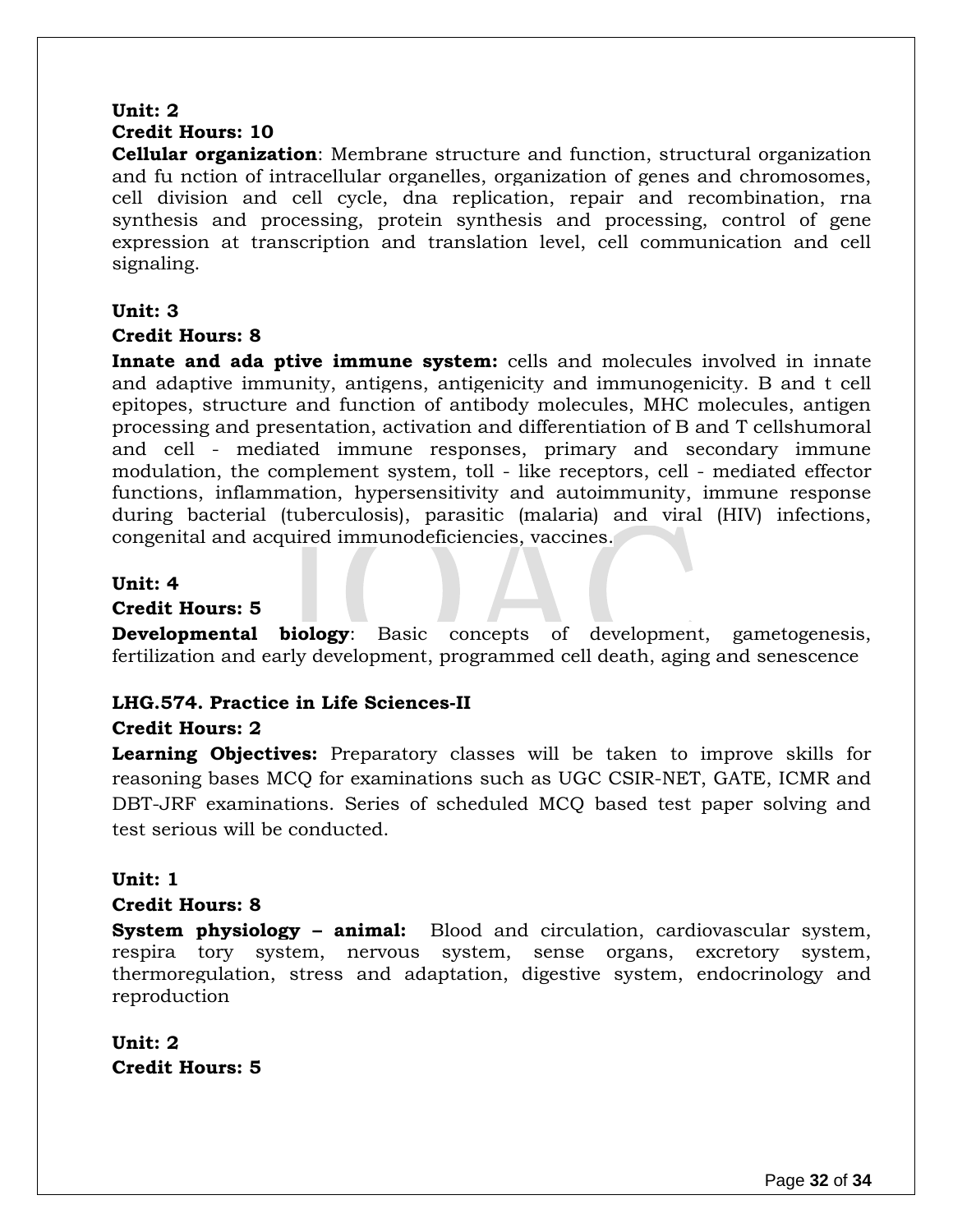**Inheritance biology**: Mendelian genetics, concept of gene, extensions of mendelian principles, gene mapping methods, extra chromosomal inheritance, microbial genetics, human genetics, quantitative genetics, mutation, structural and numerical alterations of chromosomes, recombination.

#### **Unit: 3**

#### **Credit Hours: 8**

**Evolution and behaviour**: Emergence of evolutionary thoughts- lamarck; darwin, origin of cells and unicellular evolution, origin of basic biological molecules; abiotic synthesis of organic monomers and polymers; concept of oparin and haldane; experiement of miller (1953); the first cell; evol ution of prokaryotes; origin of eukaryotic cells; evolution of unicellular eukaryotes; anaerobic metaboli sm, photosynthesis and aerobic metabolism, paleontology and evolutionary history, molecular evolution, mechanisms of evolution, population genetics, brain, behavior and evolution.

### **Unit: 4**

#### **Credit Hours: 9**

**Applied biology:** Application of immunological principles, vaccines, diagnostics. Tissue and cell culture methods for plants and animals, transgenic animals, molecular approaches to diagnosis, genomics and its application to health, molecular biology and recombinant dna methods, histochemical and immunotechniques, biophysical method, statisitcal methods, radiolabeling techniques, microscopic techniques, electrophysiological methods, methods in field biology.

#### **LMM.544: Seminar-II**

#### **Credit Hours: 1.**

**Learning Objectives:** To read the recent scientific articles and prepare presentation on some recent topic of 'Molecular Medicine' that will be helpful to overcome the presentation related fears and blunders. The preferable topics may be related to the Research project of the student.

**Evaluation criteria:** the detailed assessment criteria are as per university policy. The students will be assessed based on presentation and report submitted on the topics assigned by seminar coordinator.

### **LMM.599: Research Project**

#### **Credit Hours: 6.**

**Learning Objective:** The objective of Project in SEM-IV would be to ensure that the student learns the nuances of the scientific research and/or literature review. Herein the student shall have to carry out experiments to achieve he objectives as mentioned in the synopsis. The data collected as a result of the experiments must